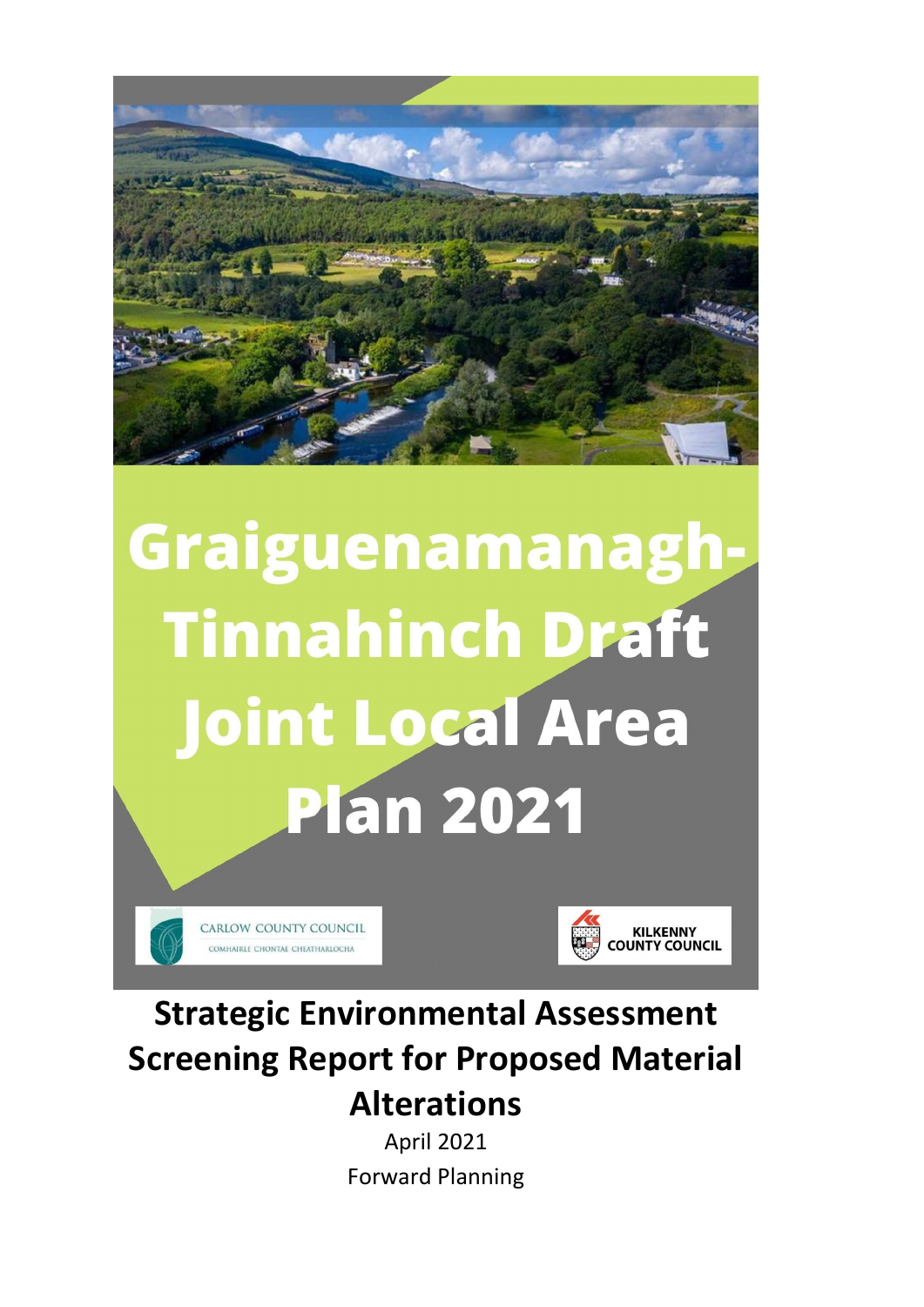# **1. INTRODUCTION**

Material Alterations to the Draft Graiguenamanagh-Tinnahinch (LAP) 2021 have been proposed by the Elected Members of Carlow and Kilkenny County Councils on the 8<sup>th</sup> and 15<sup>th</sup> of March respectively. These alterations have arisen following consideration by the Elected Members of each local authority of the Chief Executive's Report on submissions received during the public display period of the Draft Graiguenamanagh-Tinnahinch Local Area Plan 2021. A total of 17 submissions were received by Kilkenny County Council and a total of 13 submissions were received by Carlow County Council on the Draft Joint Local Area Plan.

The issues raised by the submissions were summarised and the response and recommendation of the Chief Executive was provided in accordance with the Planning and Development Act 2000 (as amended).

As part of the Strategic Environmental Assessment process, all land use plans, including the Draft Joint LAP, must undergo a formal 'test' or be screened to see if they would have likely significant effects on the environment. In order to comply with Section 20(3)(f) of the Planning and Development Act 2000, as amended, the PA must make a determination whether an SEA is required "to be carried out in respect to one or more than one proposed material alteration of the draft local area plan".

This report has been prepared to consider whether the material alterations to the LAP will have any likely significant environmental effects, and as such, would therefore require the preparation of a Strategic Environmental Assessment (SEA). In order to assess whether the Material Alterations proposed for the Plan by the Elected Members of both Kilkenny and Carlow County Councils require full Strategic Environmental Assessment, Kilkenny and Carlow County Councils carried out this SEA Screening exercise which identified if any of the proposed material alterations, as outlined in the public consultation document entitled 'Proposed Material Alterations to the Draft Joint Graiguenamanagh-Tinnahinch Local Area Plan 2021', would be likely to have significant impacts on the environment.

This report also includes, as Appendix 1, an addendum to the Environmental Report of the Draft Plan, to incorporate the issues raised in the submissions received to the Draft Plan and Environmental Report.

# **1.1 APPROPRIATE ASSESSMENT SCREENING**

Appropriate Assessment (AA) Screening has been undertaken on the Proposed Material Alteration of the Draft Plan. AA is an assessment process relating to the Natura 200 network, or European sites – these sites have been designated or proposed for designation by virtue of their ecological importance.

The Habitats Directive, its transposing Birds and Natural Habitats Regulations 2011 (as amended) provide the requirement to screen the alterations for effects on European Sites. If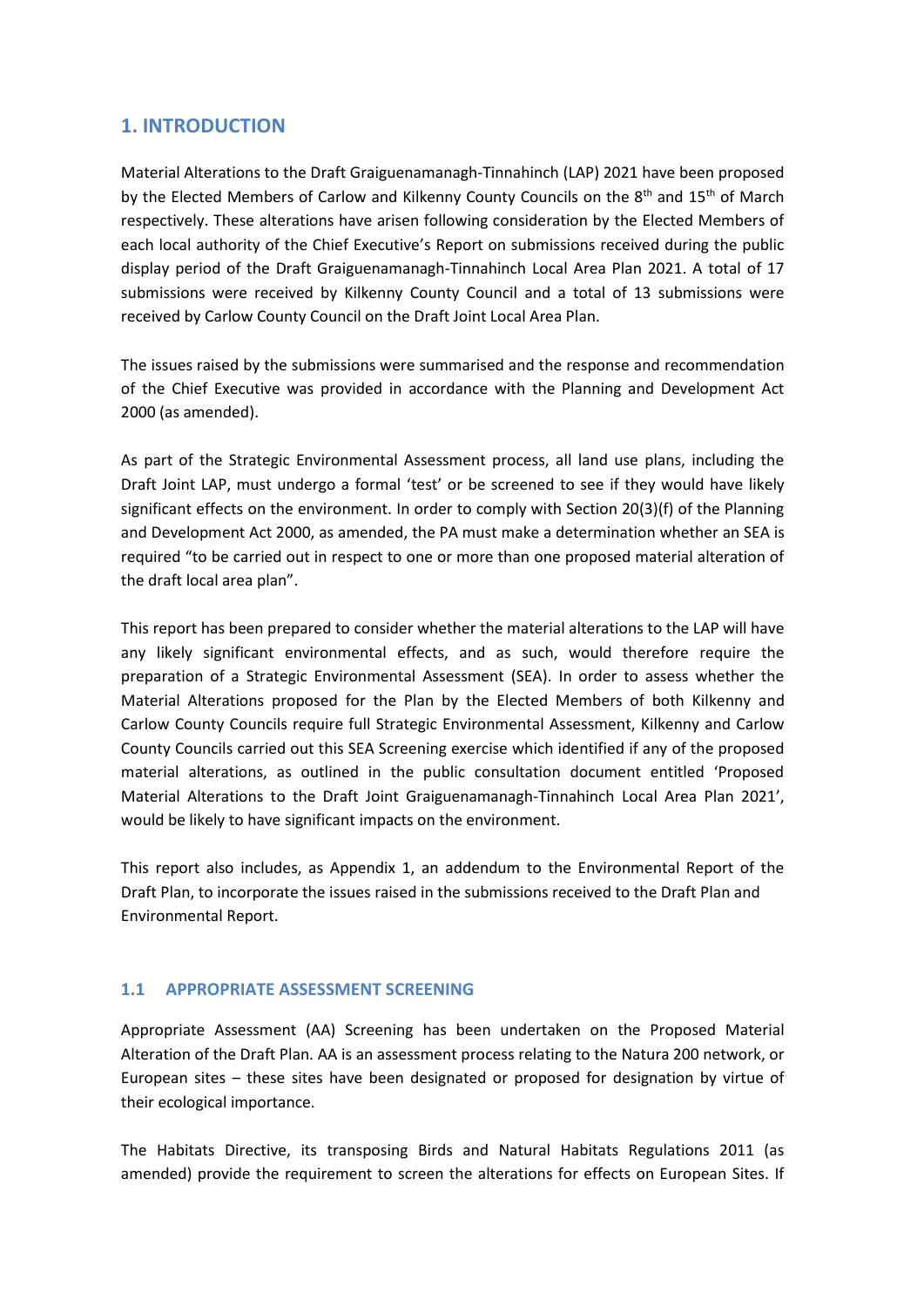the effects are deemed to be significant, potentially significant or if the potential for impact cannot be ruled out, then the alterations must undergo Stage 2 AA.

The AA Screening process ahs determined that the proposed Material Alterations would not affect the integrity of the Natura 2000 network of sites and, therefore, Stage 2 AA is not necessary.

# **1.2 FLOOD RISK ASSESSMENT**

Flood Risk Assessment (FRA) has been undertake on the Proposed Material Alterations relating to land use zoning. The findings of this assessment are provided in an Addendum to the FRA that was prepared for the Draft Plan. The requirement for FRA is provided under 'The Planning System and Flood Risk Management Guidelines for Planning Authorities' (DECLG, 2009).

# **2. SEA SCREENING ANALYSIS**

Table 1 below examines whether each of the Proposed Material Alterations would be likely to have significant environmental effects (and thus would warrant the undertaking of Strategic Environmental Assessment). The text of the Draft Joint Graiguenamanagh-Tinnahinch Local Area Plan is shown in its normal font. Proposed additions are shown as *red italic text* and proposed deletions are shown in strikethrough text.

Effects encompass the full range of effects, including those arising cumulatively  $-$  such as those potentially arising as a result of interactions with other Proposed Material Alterations, the provisions of the Draft Plan and other plans and programmes.

The examination takes account of the criteria set out in Schedule 2A 'Criteria for determining whether a plan is likely to have significant effects on the environment' of the SEA Regulations, as amended.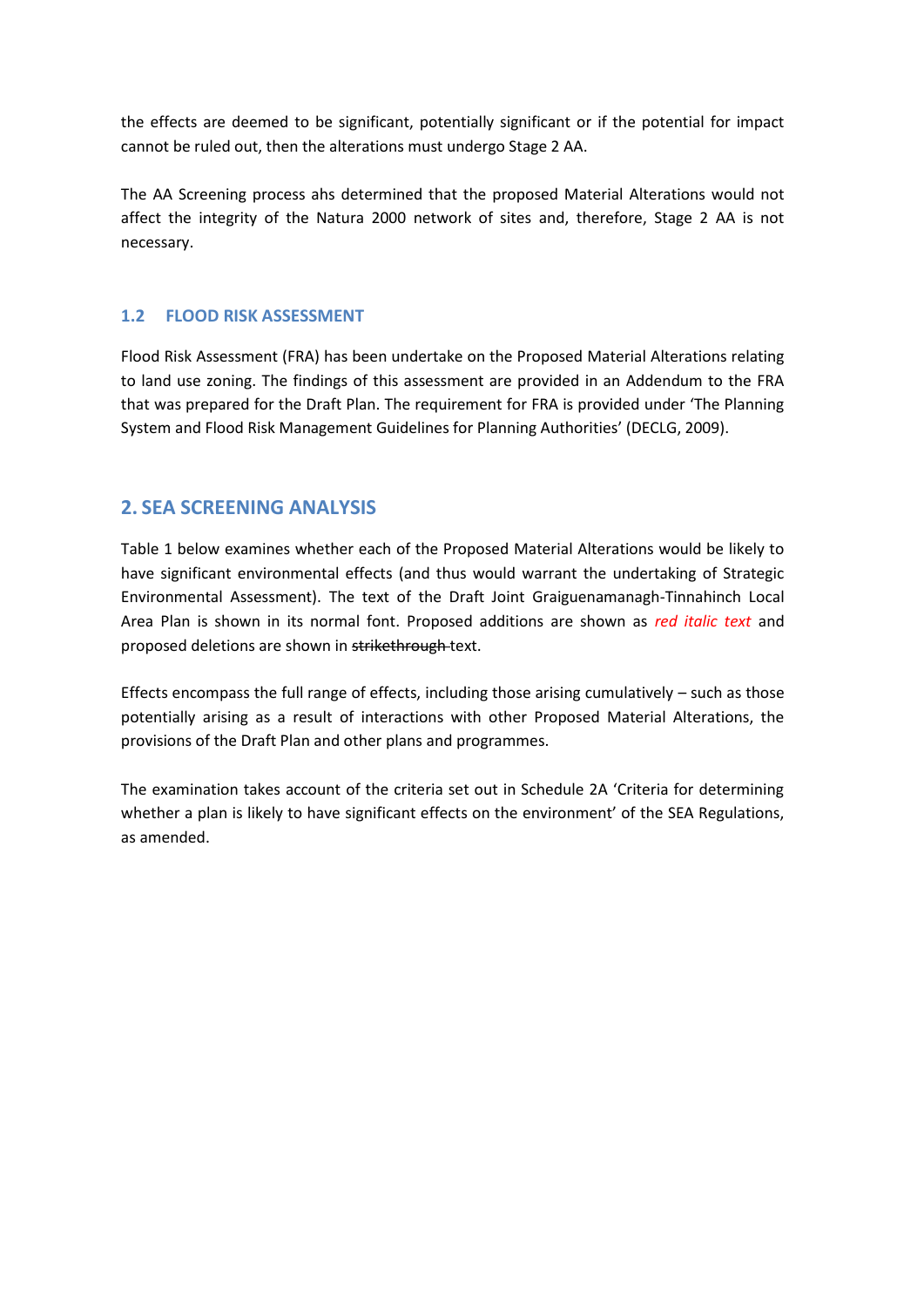| No.             | <b>Proposed Material Alteration</b>                                                                                                                                                                                                                                                                                                                                                                                                                                                                                                                                                                                                                                                 | <b>Strategic Environmental</b><br><b>Assessment Screening</b>                                                                                                                                                                               |
|-----------------|-------------------------------------------------------------------------------------------------------------------------------------------------------------------------------------------------------------------------------------------------------------------------------------------------------------------------------------------------------------------------------------------------------------------------------------------------------------------------------------------------------------------------------------------------------------------------------------------------------------------------------------------------------------------------------------|---------------------------------------------------------------------------------------------------------------------------------------------------------------------------------------------------------------------------------------------|
| <b>MA1</b>      | Include following note in Community/Education, Agriculture, New Residential and Open Space in Appendix A: Land<br><b>Use Zoning Objectives:</b><br>Flood Risk: All proposed development within this zone which falls within flood zone A or B shall be subject to a site-<br>specific flood risk assessment. No highly vulnerable uses (as set out in the Flood Risk Management Guidelines) other<br>than extensions to existing structures and uses, will be permitted within Flood Zone A or B. Less vulnerable uses will<br>also not be allowed within Flood Zone A other than extensions to existing structures and uses as set out in the Flood<br>Risk Management quidelines. | The<br>proposed<br>alteration<br>provides clarification in land-<br>use zoning objectives and does<br>not alter the provisions of the<br>plan and will not result in no<br>significant<br>environmental<br>effects.<br>SEA is not required. |
| MA <sub>2</sub> | Amend text in Section 2.2.1 as follows:<br>'The area itself has remains of settlements dating from thousands of tears earlier.'<br>'The town has a rich heritage and may yet have unidentified sites/features of archaeological activity associated with<br>the settlement of the Graiguenamanagh-Tinnahinch area.'                                                                                                                                                                                                                                                                                                                                                                 | significant<br>potential<br>No<br>environmental effects will arise<br>from this text change.<br>SEA is not required.                                                                                                                        |
| MA3             | Amend Objective ARCO1.1 as follows:<br>'To protect and preserve all Archaeological objects within the meaning of the National Monuments Acts<br>items of archaeological interest from inappropriate development that would adversely affect and/or detract<br>from the interpretation and setting of these historic sites.'                                                                                                                                                                                                                                                                                                                                                         | significant<br>potential<br><b>No</b><br>environmental effects will arise<br>from this text change.<br>SEA is not required.                                                                                                                 |
| MA4             | Include following note in Appendix B: Record of Protected Structures:<br>www.archaeology.ie and the historic wreck records at https://www.archaeology.ie /underwater-<br>archaeology/wreck-viewer                                                                                                                                                                                                                                                                                                                                                                                                                                                                                   | proposed<br>alteration<br>The<br>provides clarification and does<br>not alter the provisions of the<br>plan and will not result in<br>significant<br>environmental<br>effects.<br>SEA is not required.                                      |

# **TABLE 1; Screening of Proposed Material Alterations**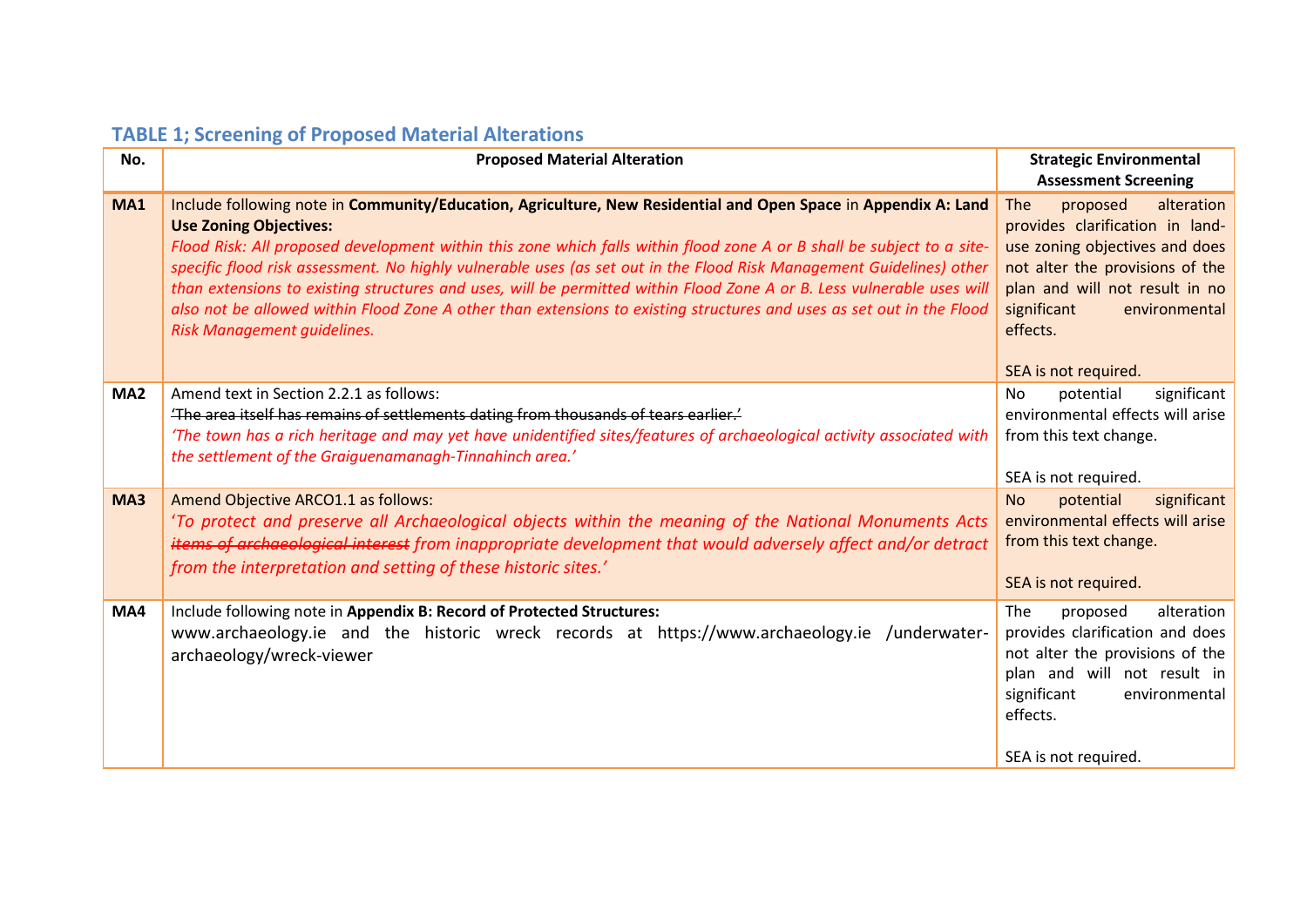| MA5 | Amend Objective TO2.1 and TO2.2 as follows:<br><b>TO2.1:</b> To support the implementation of the Graiguenamanagh-Tinnahinch Tourism and Recreational<br>Project Concept Study, and the development of tourism infrastructure (in particular at The Hub), overnight<br>accommodation (in particular Brandondale House), attractions and facilities at appropriate locations subject<br>to the appropriate protection of architectural heritage and natural amenities and appropriate statutory<br>processes required by the European Habitats Directive.<br><b>TO2.2</b> : To support the implementation of the Graiguenamanagh-Tinnahinch Tourism and Recreational<br>Project Concept Study, and the development of outdoor leisure activities and a River Park and associated<br>uses on lands that are designated as open space, subject to the protection of landscape character and<br>natural heritage and appropriate statutory processes required by the European Habitats Directive | significant<br><b>No</b><br>potential<br>environmental effects will arise<br>from this text change.<br>SEA is not required.                                                    |
|-----|----------------------------------------------------------------------------------------------------------------------------------------------------------------------------------------------------------------------------------------------------------------------------------------------------------------------------------------------------------------------------------------------------------------------------------------------------------------------------------------------------------------------------------------------------------------------------------------------------------------------------------------------------------------------------------------------------------------------------------------------------------------------------------------------------------------------------------------------------------------------------------------------------------------------------------------------------------------------------------------------|--------------------------------------------------------------------------------------------------------------------------------------------------------------------------------|
| MA6 | Amend Objective GIO 1.2 as follows:<br>To preserve, protect and augment trees, groups of trees, woodlands and hedgerows within the settlement<br>by increasing, where appropriate, tree canopy coverage and tree planting using locally native species by<br>incorporating them within design proposals and supporting their integration into the existing Green<br>Infrastructure network.                                                                                                                                                                                                                                                                                                                                                                                                                                                                                                                                                                                                  | potential<br>significant<br>No.<br>environmental effects will arise<br>from this text change.<br>SEA is not required.                                                          |
| MA7 | Amend legend of Map 1 'Land Use Zoning Objective' as follows:<br>Pedestrian/Cycle Improvements<br><b>Indicative Pedestrian/Cycle Improvements</b>                                                                                                                                                                                                                                                                                                                                                                                                                                                                                                                                                                                                                                                                                                                                                                                                                                            | potential<br>significant<br><b>No</b><br>environmental effects will arise<br>from this text change.<br>SEA is not required.                                                    |
| MA8 | Amalgamate Section 10.6 Natural Heritage and Section 8.4 Natural Heritage and Biodiversity                                                                                                                                                                                                                                                                                                                                                                                                                                                                                                                                                                                                                                                                                                                                                                                                                                                                                                   | proposed<br>The<br>alteration<br>provides clarification and does<br>not alter the provisions of the<br>plan and will not result in<br>significant<br>environmental<br>effects. |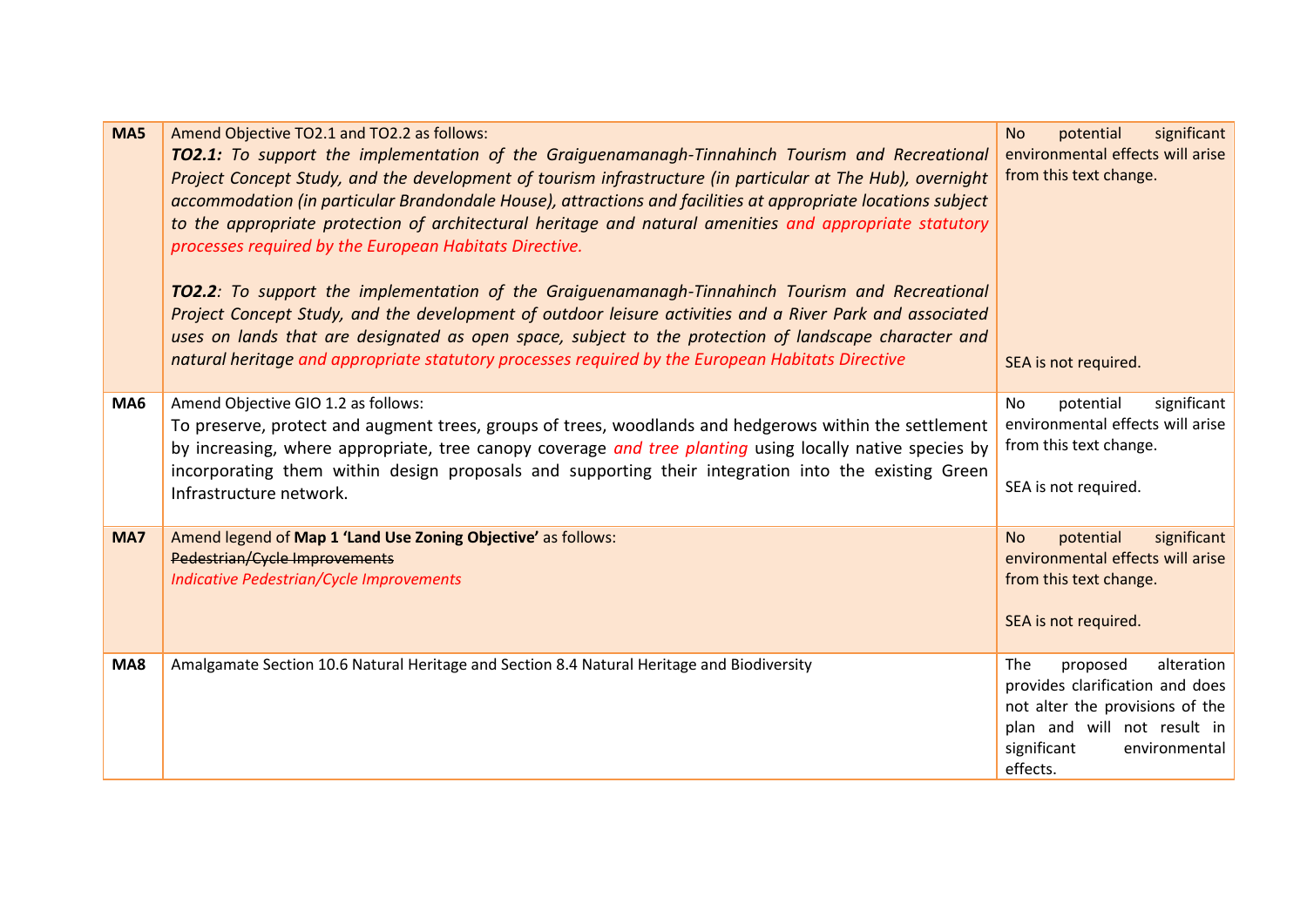|             |                                                                                                                                                                                                                                                                                                                                                                                                                                                                        | SEA is not required.                                                                                                                                                                                                                                                                                                                    |
|-------------|------------------------------------------------------------------------------------------------------------------------------------------------------------------------------------------------------------------------------------------------------------------------------------------------------------------------------------------------------------------------------------------------------------------------------------------------------------------------|-----------------------------------------------------------------------------------------------------------------------------------------------------------------------------------------------------------------------------------------------------------------------------------------------------------------------------------------|
| MA9         | Insert new objective in Section 10.2 as follows:<br>INFO 1.3 Where a private water supply is proposed for development the Council will require the cumulative<br>impacts of a private water supply on the hydrological regime of the River Barrow SAC to be addressed as<br>part of any project assessment.                                                                                                                                                            | objective<br><b>This</b><br>requires<br>additional assessment of the<br>impacts on the SAC of any<br>additional water supply, and<br>therefore will not result in<br>significant<br>environmental<br>effects.                                                                                                                           |
| <b>MA10</b> | Amend text in Section 10.3 as follows:<br>The status of the River Barrow in Graiguenamanagh is "good."<br>The status of the River Barrow in Graiguenamanagh is "moderate".                                                                                                                                                                                                                                                                                             | significant<br>potential<br>No.<br>environmental effects will arise<br>from this text change.<br>SEA is not required.                                                                                                                                                                                                                   |
| <b>MA11</b> | Amend Objective INFO3.4 as follows:<br>To require the preparation of Drainage Impact Assessments, in line with the SFRA for this Draft Joint LAP,<br>for all development proposals within the plan area and to consider sustainable drainage and natural water<br>retention measures. 'To identify any measures, such as natural water retention measures, that can have<br>benefits for Water Framework Directive, flood risk management and biodiversity objectives' | This change provides further<br>detail on the issues to be<br>considered in any Drainage<br>Impact<br>Assessment<br>and<br>therefore will not result in<br>significant<br>environmental<br>effects.                                                                                                                                     |
| <b>MA12</b> | NHO1.5 "To work with Inland Fisheries Ireland and the OPW to, subject to appropriately considering<br>implications for flood risk and complying with the Habitats Directive, remove barriers to fish movement as<br>part of any instream development works in the Duiske River"                                                                                                                                                                                        | This<br>change<br>commits<br>to<br>working with Inland Fisheries<br>Ireland and the OPW as part of<br>development<br>instream<br>any<br>Considering<br>works.<br>the<br>that have been<br>measures<br>already integrated into<br>the<br>Draft Plan which provide for<br>contribute<br>and<br>towards<br>environmental protection, it is |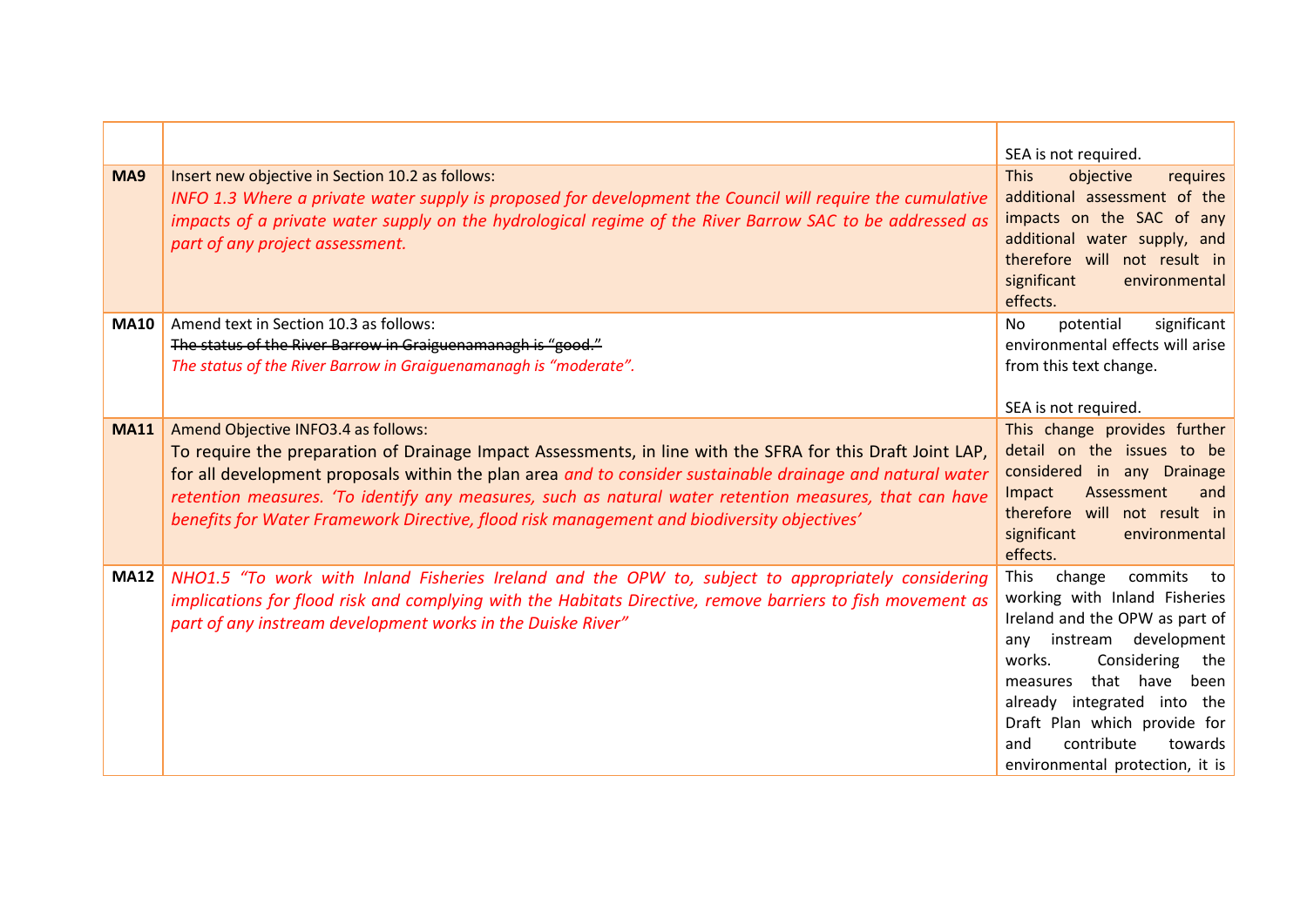|             |                                                                                                                  | determined that all potential                                 |
|-------------|------------------------------------------------------------------------------------------------------------------|---------------------------------------------------------------|
|             |                                                                                                                  | arising from this<br>effects<br>Proposed Material Alteration: |
|             |                                                                                                                  | either are present already                                    |
|             |                                                                                                                  | (positive) and will be further                                |
|             |                                                                                                                  | contributed towards; or will be                               |
|             |                                                                                                                  | mitigated so as not to be                                     |
|             |                                                                                                                  | significant (negative). Any such                              |
|             |                                                                                                                  | project will be subject to                                    |
|             |                                                                                                                  | project level environmental                                   |
|             |                                                                                                                  | Consequently,<br>assessment.<br>further assessment is not     |
|             |                                                                                                                  | required.                                                     |
| <b>MA13</b> | Amend text in Section 1.6 as follows:                                                                            | significant<br>potential<br><b>No</b>                         |
|             | <b>National Biodiversity Plan 2011-2016</b>                                                                      | environmental effects will arise                              |
|             | Ireland's National Biodiversity Plan 2017-2021                                                                   | from this text change.                                        |
|             |                                                                                                                  |                                                               |
|             |                                                                                                                  | SEA is not required.                                          |
| <b>MA14</b> | Insert new objective in Section 10.6 as follows:                                                                 | This change provides further                                  |
|             | NHO1.6: 'It is an objective to consider quidance by Inland Fisheries Ireland on planning for watercourses in     | detail on the guidance to be<br>considered in relation to     |
|             | the urban environment, particularly in relation to riparian buffer zones.'                                       | watercourses and therefore                                    |
|             |                                                                                                                  | will not result in significant                                |
|             |                                                                                                                  | environmental effects.                                        |
| <b>MA15</b> | <b>Amend text in Section 4.2.1 as follows:</b>                                                                   | This text change results from                                 |
|             | The population targets for County Kilkenny are set by the National Planning Framework (NPF), and the             | new guidelines which will                                     |
|             | Implementation Roadmap for the National Planning Framework (July 2018) and Section 28 Guidelines 'Housing Supply | reduce the population growth                                  |
|             | Target Methodology for Development Planning'. The transitional Regional and County Population Projections for    | and therefore the impact is                                   |
|             | County Kilkenny are set out in Table 4.3 below up until 2027. Graiguenamanagh will account for 1.5% of County    | further reduced and will not                                  |
|             | Kilkenny's population to 2027 which will result in a population of 1,666-1,581 to 2027 in Graiguenamanagh.       | significant<br>result<br>in<br>any<br>environmental effects.  |
|             |                                                                                                                  |                                                               |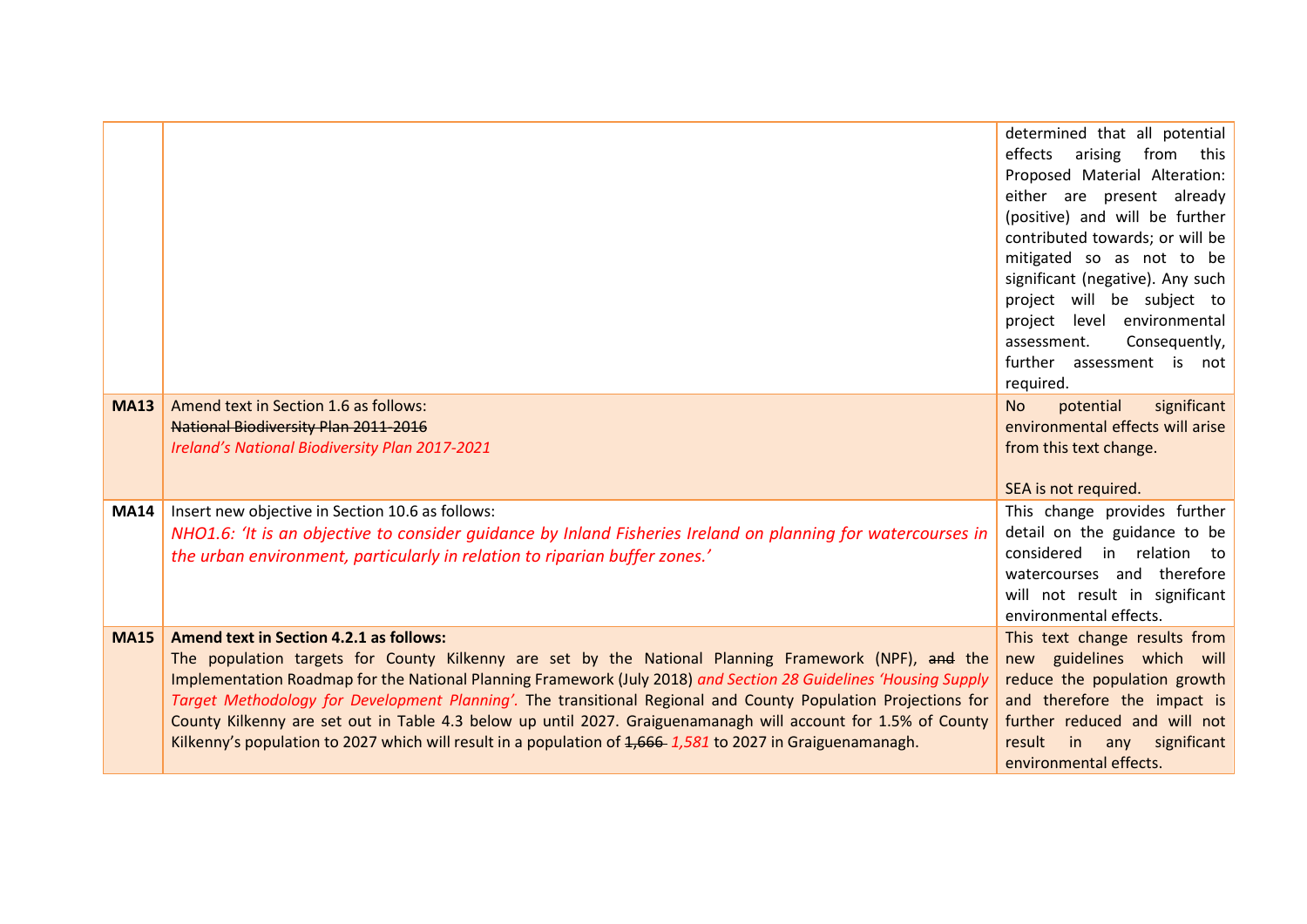| <b>Table 4.3</b> Transitional Population Projections for Kilkenny County & Graiguenamanagh |       |       |       |       |       |                        |
|--------------------------------------------------------------------------------------------|-------|-------|-------|-------|-------|------------------------|
| <b>Population</b><br>1996<br>2006<br>2002<br>2011<br>2016<br>2027                          |       |       |       |       |       |                        |
| Graiguenamanagh                                                                            | 1,113 | 1.166 | 1.097 | 1.476 | 1.389 | <del>1,666</del> 1,581 |
| <b>Kilkenny County</b><br>75,336 80,399<br>87.558<br>99,232<br>95.419                      |       |       |       |       |       | 110,000                |

**Amend text in Section 4.2.2 as follows:** 

The population targets for County Carlow are set by the National Planning Framework (NPF) and the Implementation Roadmap for the National Planning Framework (July 2018) *and Section 28 Guidelines 'Housing Supply Target Methodology for Development Planning'.* The transitional Regional and County Population Projections for County Carlow are set out in Table 4.4 below up until 2027. In line with the existing Core Strategy Tinnahinch will account for 0.80% of the population growth of County Carlow with a projected population of 355 *376* by 2027.

| Table 4.4 Transitional Population Projections for County & Tinnahinch  |     |     |     |     |     |                    |
|------------------------------------------------------------------------|-----|-----|-----|-----|-----|--------------------|
| Population<br>2002<br>2006<br>1996<br>2011<br>2016<br>2027             |     |     |     |     |     |                    |
| <b>Tinnahinch</b>                                                      | 261 | 269 | 326 | 315 | 306 | <del>355</del> 376 |
| <b>Carlow County</b><br>46,014<br>41,616<br>50.349<br>56,932<br>54.612 |     |     |     |     |     | 63,000             |

#### **Amend text in Section 4.3.1 as follows:**

The population of Graiguenamanagh for this plan period will account for 1.5% of the total population for Kilkenny County, such growth equates to an additional population of 277 *192* persons over the Plan period. Having regard to the Section 28 Guidelines: Housing Supply Target Methodology for Development Planning and Appendix 1 of the accompanying Circular and applying the adjustment methodology to facilitate convergence with the NPF scenario 4,725 total households are to be accommodated over the period 2021-2027 (788 annual average households). Having regard to the requirement to comply with the existing core strategy while having due regard to the Section 28 Guidelines. At an average occupancy rate of 2.7 persons per household, the housing requirement for this plan is therefore to provide for ca. <del>103</del> 71 additional housing units over the lifetime of the plan<sup>1</sup> to accommodate the projected population growth.

<sup>1</sup> Applying an average occupancy of 2.7 persons which is average for Graiguenamanagh

-

SEA is not required.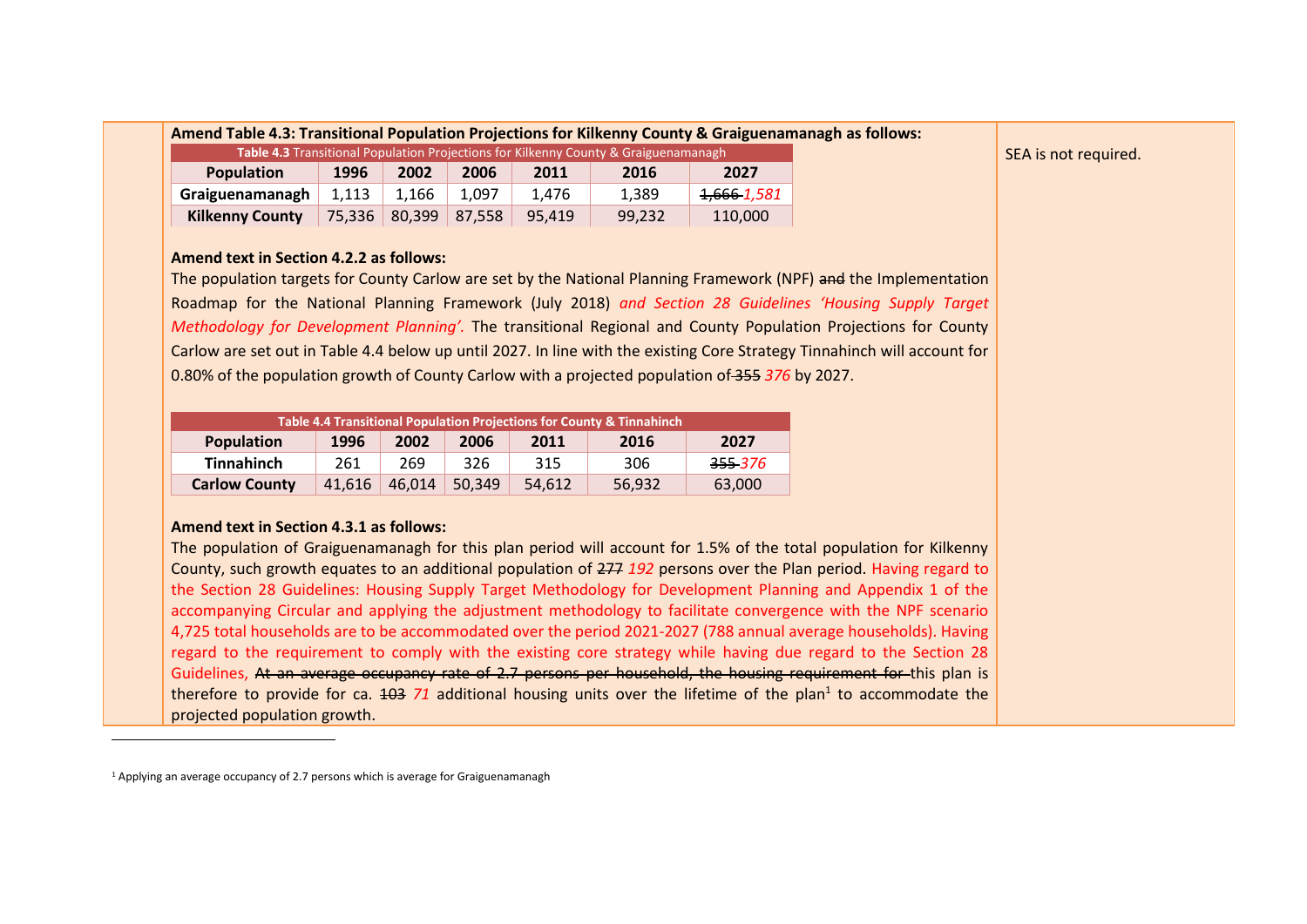|                                                       | Amend Table 4.5: Housing Requirement Graiguenamanagh as follows: |                              |           |  |  |  |  |
|-------------------------------------------------------|------------------------------------------------------------------|------------------------------|-----------|--|--|--|--|
| <b>Table 4.5: Housing Requirement Graiguenamanagh</b> |                                                                  |                              |           |  |  |  |  |
| (Refer to<br>Location                                 | Quantum of land for                                              | <b>Estimated Residential</b> | Density   |  |  |  |  |
| $Map_1$                                               | Housing (ha)                                                     | Capacity                     |           |  |  |  |  |
| NR1                                                   | 0.77                                                             | 17                           | Min 20/ha |  |  |  |  |
| NR <sub>2</sub>                                       | 0.23                                                             | 6                            | Min 20/ha |  |  |  |  |
| NR <sub>3</sub>                                       | 0.18                                                             | 5                            | Min 20/ha |  |  |  |  |
| NR4                                                   | 0.50                                                             | 11                           | Min 20/ha |  |  |  |  |
| <b>NR5*</b>                                           | 1.71                                                             | 34                           | 20/ha     |  |  |  |  |
| NR <sub>6</sub>                                       | 1.09                                                             | 23                           | Min 20/ha |  |  |  |  |
| NR7                                                   | 2.40.36                                                          | 489                          | Min 20/ha |  |  |  |  |
| $LD1**$                                               | $\overline{2}$                                                   | $20^{\circ}$                 | 10/ha     |  |  |  |  |
| Total                                                 | 8.88 3.13                                                        | 158Units71 Units             |           |  |  |  |  |

#### **Amend text in 4.3.2 as follows:**

The population of Tinnahinch for this plan period will account for 0.8% of the total population growth for Carlow County to 2027. This equates to an additional population of 49 persons over the Plan period. *Having regard to the Section 28 Guidelines: Housing Supply Target Methodology for Development Planning and Appendix 1 of the accompanying Circular and applying the adjustment methodology to facilitate convergence with the NPF scenario 3,198 total households are to be accommodated over the period 2021-2027 (533 annual average households). Having regard to the requirement to comply with the existing core strategy while having due regard to the Section 28 Guidelines,* this plan *will* therefore to provide for ca. 18 26 additional housing units over the lifetime of the plan to accommodate the projected population growth *of an additional 70 persons over the Plan period.* 

#### **Delete text in Section 4.3.3 as follows:**

Units contributing towards meeting the social housing for such persons already living in Graiguenamanagh will therefore not be included as part of the proposed ca. 103 71 units but will be added to same. Therefore, this LAP will provide for a total housing unit requirement of ca. 137 105 units on zoned residential land. (See Table 4.5) in Graiguenamanagh.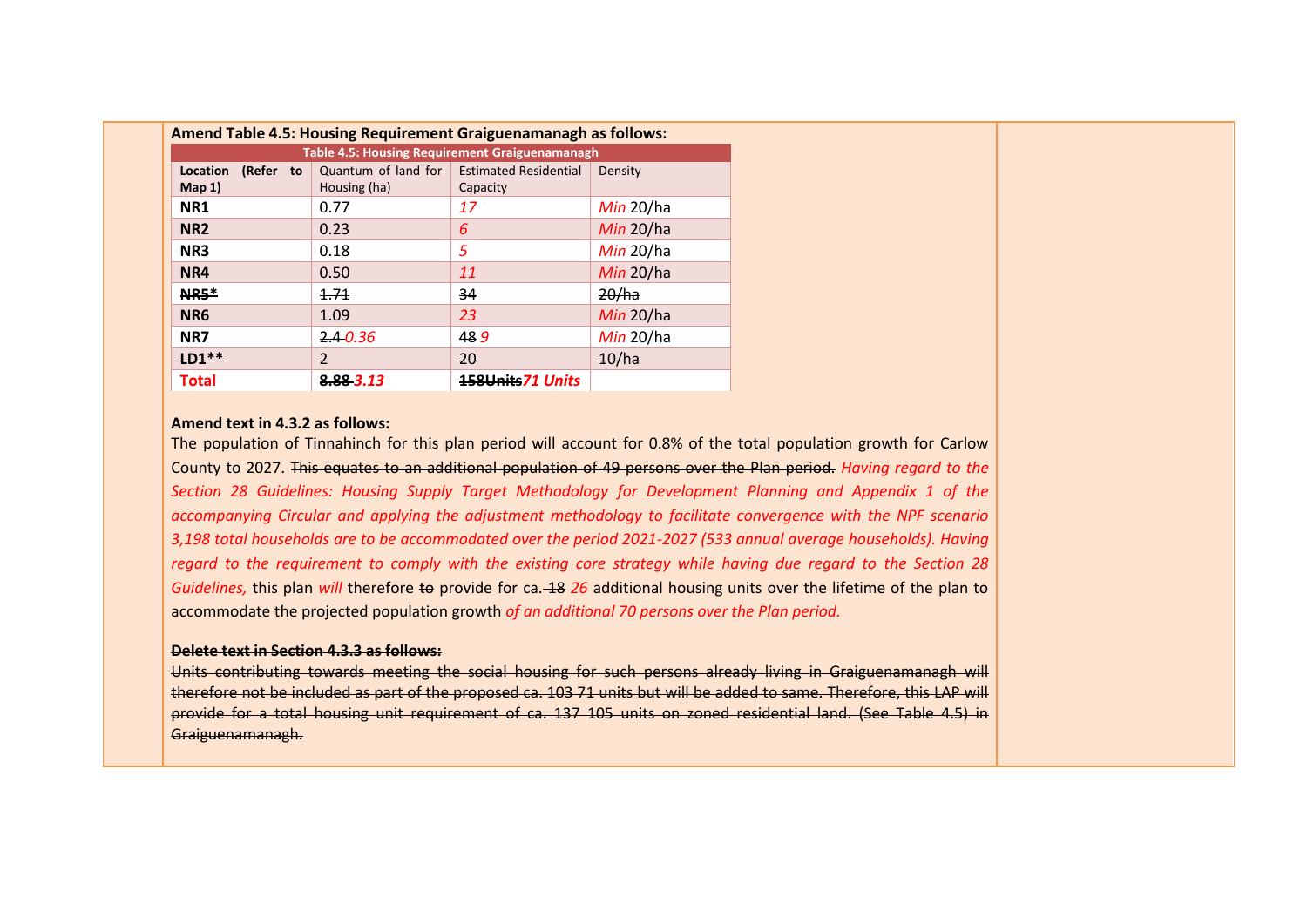#### **Delete text in Section 4.3.4 as follows:**

Units contributing towards meeting the social housing for such persons already living in Tinnahinch will therefore not be included as part of the proposed ca. 18 units 26 units but will be added to same. This LAP provides for a minimum requirement of 25 21 residential units on zoned residential land (See Table 4.6 below NR8) with an additional lowdensity residential zoning (LD2) provided to accommodate low density residential/serviced sites in Tinnahinch in compliance with NPO 18(b).

#### **Amend Table 4.6 as follows:**

-

| <b>Table 4.6: Housing Requirement Tinnahinch</b> |                                              |                                                                        |                    |  |  |  |
|--------------------------------------------------|----------------------------------------------|------------------------------------------------------------------------|--------------------|--|--|--|
| Location (Refer to Map 1)                        | for<br>land<br>of<br>Quantum<br>Housing (ha) | Residential<br>Estimated<br>Capacity                                   | Density            |  |  |  |
| $LD2**$                                          | 4.520.5                                      | 45 <sub>5</sub>                                                        | 10/ha              |  |  |  |
| <b>NR8*</b>                                      | 1.93                                         | 25-21 (other community<br>facilities maybe considered<br>on this site) | 13/ha <sup>2</sup> |  |  |  |
|                                                  | 3.452.43                                     | 40 Units 26 Units                                                      |                    |  |  |  |

#### **Amend Table 4.7: Combined Housing Requirement for Graiguenamanagh and Tinnahinch as follows:**

| Table 4.7: Combined Housing Requirement for Graiguenamanagh and Tinnahinch |                           |                           |               |  |  |  |
|----------------------------------------------------------------------------|---------------------------|---------------------------|---------------|--|--|--|
| Location (Refer to Map 1)                                                  | for<br>Quantum of<br>land | Residential<br>Estimated  | Density       |  |  |  |
|                                                                            | Housing (ha)              | Capacity                  |               |  |  |  |
| <b>New Residential</b>                                                     | $6.88 - 3.13$             | 138 71                    | Min 20/ha     |  |  |  |
| <b>Low Density Residential</b>                                             | $3.52**0.5$               | 35.5                      | 10/ha         |  |  |  |
| <b>New Residential</b>                                                     | 1.93                      | 25 21                     | Min $13/ha^3$ |  |  |  |
| <b>Total</b>                                                               | 12.33 5.56                | <b>198 Units 97 Units</b> |               |  |  |  |
|                                                                            |                           |                           |               |  |  |  |

<sup>&</sup>lt;sup>2</sup> Density provision has due regard to the pattern of residential density in the vicinity of the site and the Guidelines for Planning Authorities on Residential Development in Urban Areas 2009. <sup>3</sup> Other community facilities will be considered on this site which will be subject to a Social Infrastructure Assessment.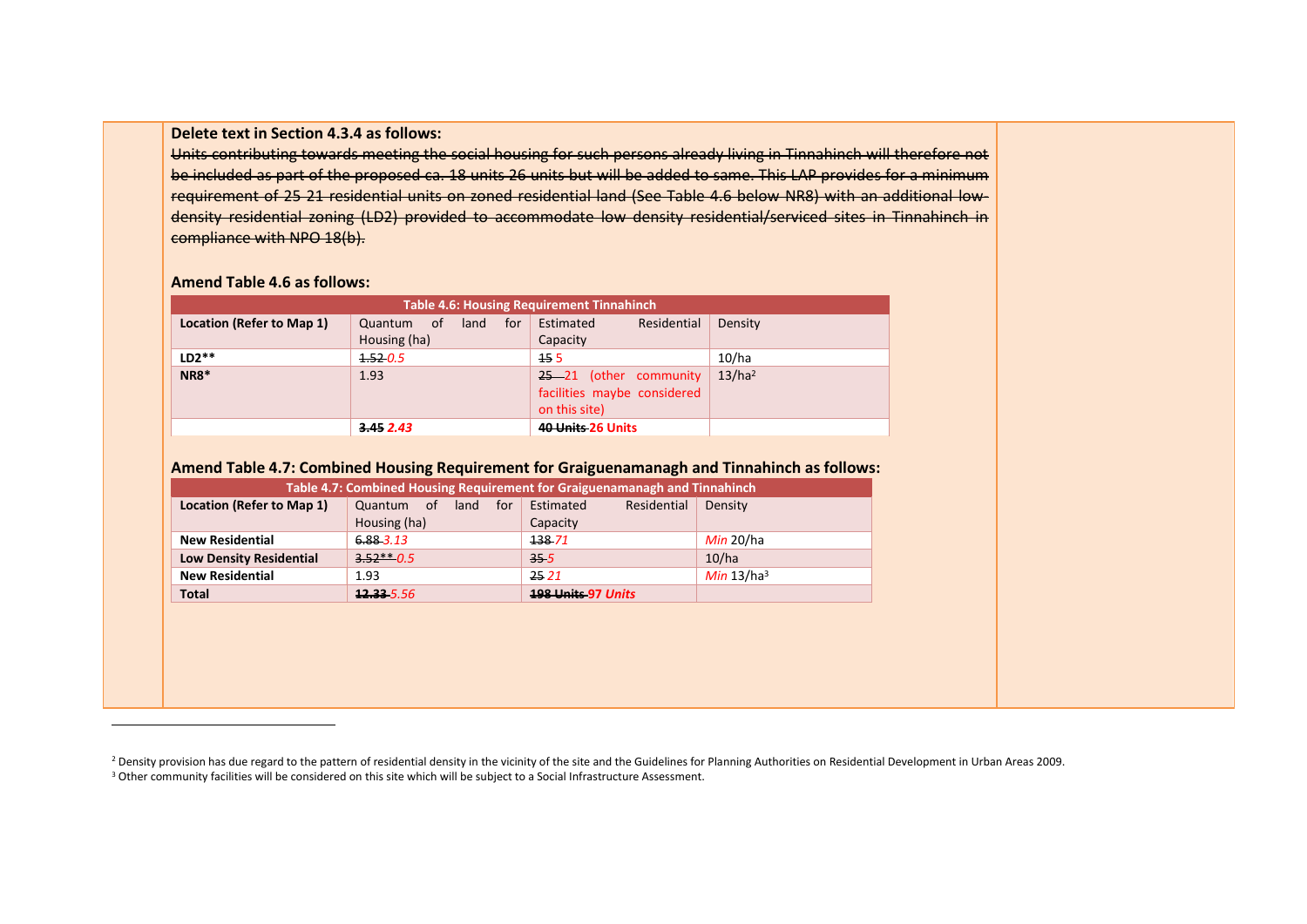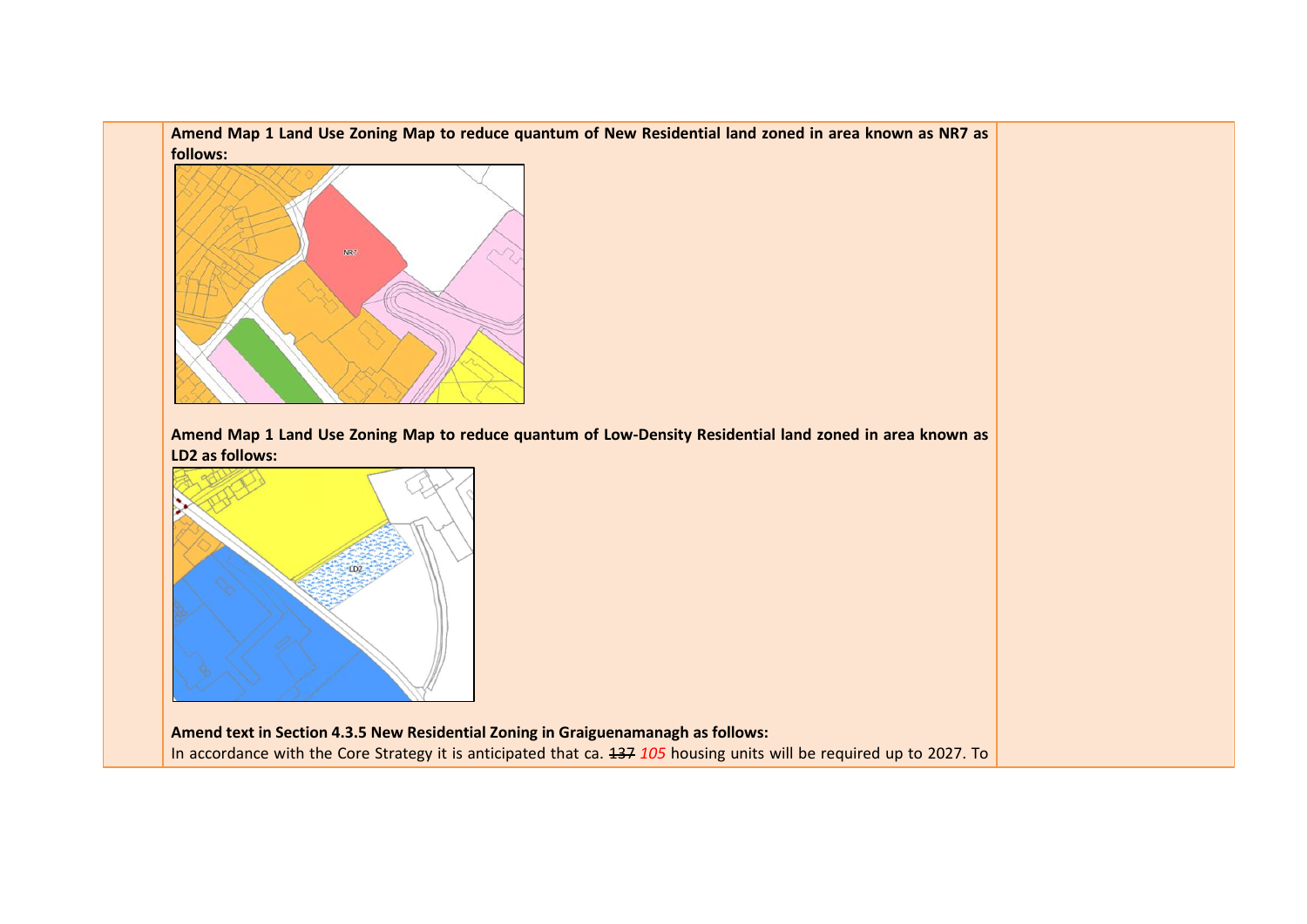facilitate such growth, this LAP proposes to zone 8.88ha *3.13ha* of lands for 'New Residential'. with an additional 'New Residential – Low Density' (LD1) provided to accommodate low density residential/serviced sites in Graiguenamanagh in compliance with NPO 18(b).

|      | It should also be noted that National Planning Framework; National Policy Objective (NPO) 18b sets out a<br>requirement to 'develop a programme for 'new homes in small towns and villages' with local authorities, public<br>infrastructure agencies such as Irish Water and local communities to provide serviced sites with appropriate<br>infrastructure to attract people to build their own homes and live in small towns and villages." In this regard the Draft<br>Joint LAP has provided for 2ha for Low Density Housing (LD1), designated in accordance with Objective 18b of the<br>National Planning Framework is provided for under "Rural Housing" in the Core strategy of the Draft County Plan and<br>is therefore excluded from the Section 28 housing demand calculations for Graiguenamanagh whilst 0.5ha has been<br>identified in Tinnahinch to facilitate 5 units ca. 3.52ha of land has been identified in this Draft Joint LAP. A total of 2ha<br>has been identified in Graiguenamanagh to facilitate ca. 20 units and 1.52ha has been identified in Tinnahinch to<br>facilitate ca. 15 units. It is anticipated each site would be developed at a minimum of 10 units to the hectare. These<br>sites will seek to reduce the demand for one-off housing in the rural countryside, address population decline through<br>the provision of a mix of dwelling units, support the provision of community infrastructure, sustainable services and<br>commercial enterprise throughout Graiguenamanagh-Tinnahinch.<br>Amend text in Section 4.3.6 New Residential Zoning Tinnahinch as follows:<br>In accordance with the Core Strategy it is anticipated that ca. 25 21 housing units will be required up to 2027. |                                                                                                                                                                                                                              |
|------|------------------------------------------------------------------------------------------------------------------------------------------------------------------------------------------------------------------------------------------------------------------------------------------------------------------------------------------------------------------------------------------------------------------------------------------------------------------------------------------------------------------------------------------------------------------------------------------------------------------------------------------------------------------------------------------------------------------------------------------------------------------------------------------------------------------------------------------------------------------------------------------------------------------------------------------------------------------------------------------------------------------------------------------------------------------------------------------------------------------------------------------------------------------------------------------------------------------------------------------------------------------------------------------------------------------------------------------------------------------------------------------------------------------------------------------------------------------------------------------------------------------------------------------------------------------------------------------------------------------------------------------------------------------------------------------------------------------------------------------|------------------------------------------------------------------------------------------------------------------------------------------------------------------------------------------------------------------------------|
| MA16 | Amend Map 1 Land Use Zoning Map to alter land use designation NR5 New Residential land to Agriculture use as<br>follows:                                                                                                                                                                                                                                                                                                                                                                                                                                                                                                                                                                                                                                                                                                                                                                                                                                                                                                                                                                                                                                                                                                                                                                                                                                                                                                                                                                                                                                                                                                                                                                                                                 | The proposed amendment is<br>due to the introduction of new<br>S.28 Guidelines as discussed in<br>MA15. Such guidelines reduce<br>the population growth and<br>therefore the quantum of new<br>residential zoned lands is no |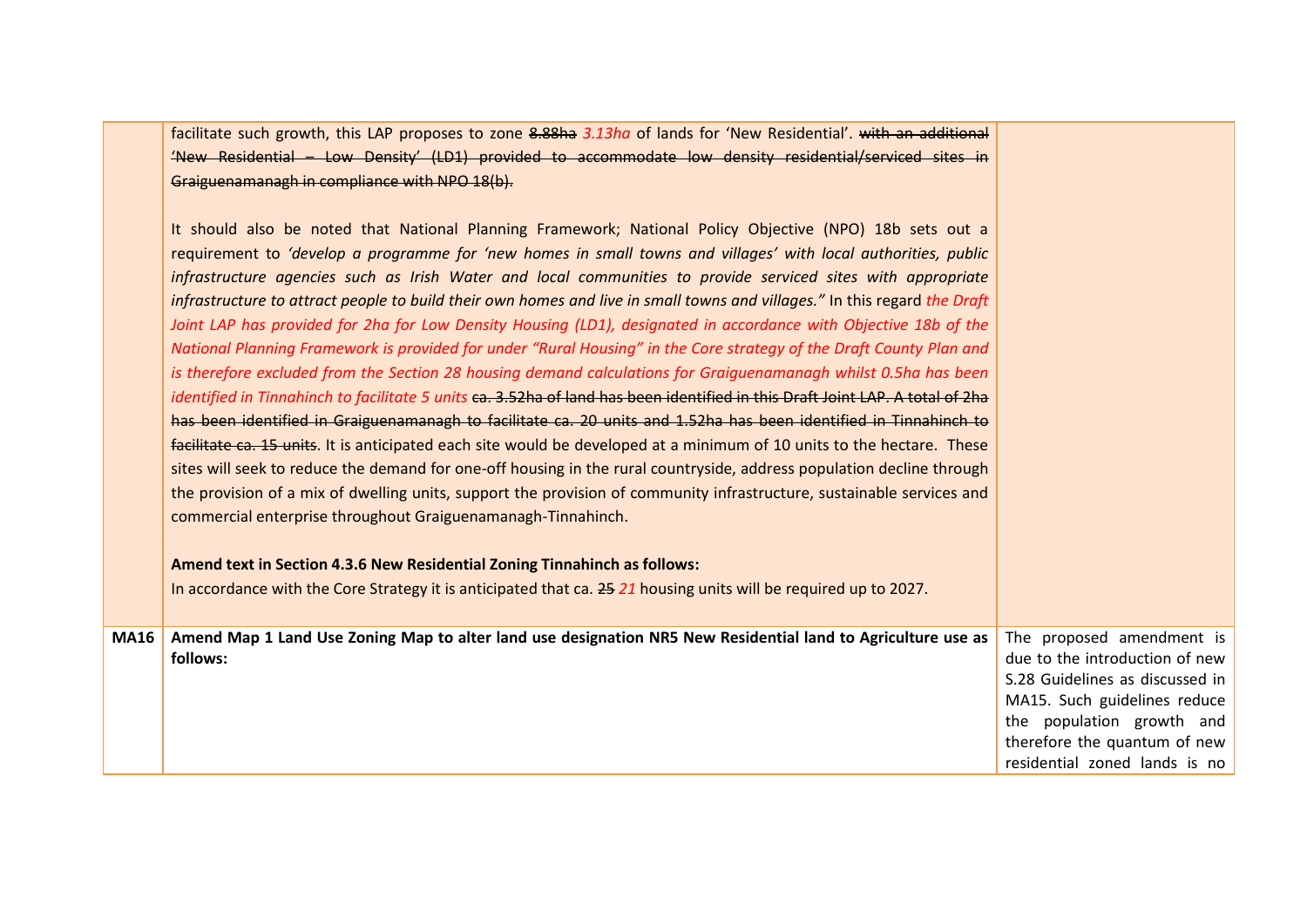|             |                                                                                                                                                                                                                                                                                                                                                                                                                                                                                                                         | longer required. The change of<br>zoning to Agriculture use is less<br>intensive and therefore would<br>result in significant<br>not<br>environmental effects.<br>SEA is not required.                        |
|-------------|-------------------------------------------------------------------------------------------------------------------------------------------------------------------------------------------------------------------------------------------------------------------------------------------------------------------------------------------------------------------------------------------------------------------------------------------------------------------------------------------------------------------------|---------------------------------------------------------------------------------------------------------------------------------------------------------------------------------------------------------------|
| <b>MA17</b> | Inclusion of additional Appendix titled 'Appendix E Infrastructure Assessment'                                                                                                                                                                                                                                                                                                                                                                                                                                          | alteration<br><b>The</b><br>proposed<br>provides clarification and does<br>not alter the provisions of the<br>plan and will not result in<br>significant<br>environmental<br>effects.<br>SEA is not required. |
| <b>MA18</b> | Insert new objective in Section 10.5 as follows:<br>INFO 4.3: It is an objective of the Council that future development proposals/initiatives within Graiguenamanagh-<br>Tinnahinch will seek to comply with Climate Action Policies and Objectives in the Kilkenny and Carlow Development<br>Plans, to facilitate the transition to a low carbon and climate resilient society through the encouragement and<br>integration of appropriate mitigation and adaptation considerations and measures into all development. | alteration<br>The<br>proposed<br>provides clarification and does<br>not alter the provisions of the<br>plan and will not result in<br>significant<br>environmental<br>effects.<br>SEA is not required.        |
| <b>MA19</b> | Amend Objective TCO1.1 as follows:                                                                                                                                                                                                                                                                                                                                                                                                                                                                                      | alteration<br>The<br>proposed<br>provides an additional level of                                                                                                                                              |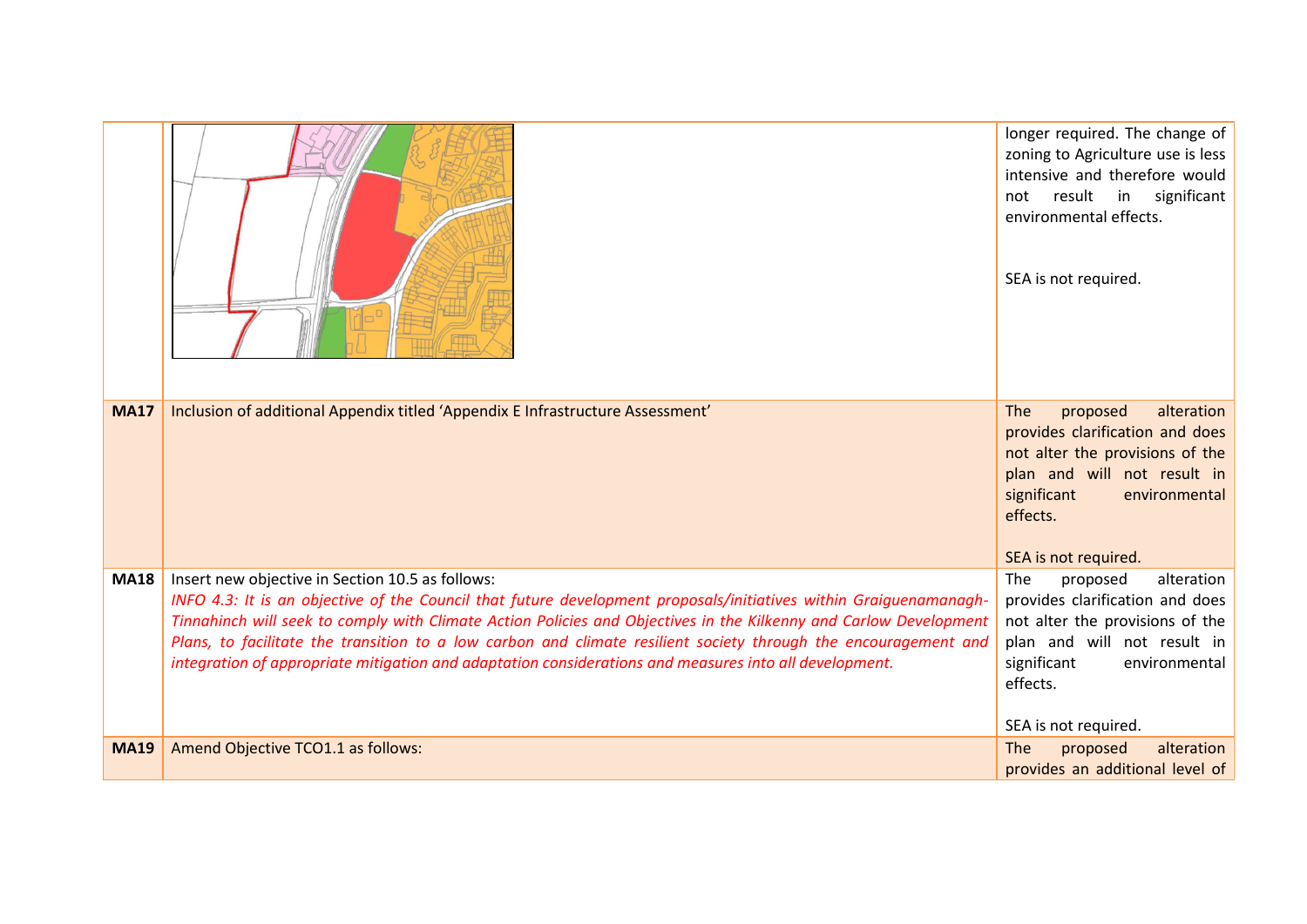|             | TCO1.1: To support the delivery of projects for town centre regeneration which comply with the provisions of the<br>relevant CDP and this Joint LAP submitted as funding applications to the Rural Regeneration and Development Fund.<br>a) The preparation of an architectural design/brief is required for the following sites to ensure the character of<br>the area is maintained and that any potential flood defence proposals are appropriate to its location<br>The Quays Graiguenamanagh and Tinnahinch<br>The stone buildings/sheds located on the back lanes of Graiguenamanagh | architectural assessment of any<br>development proposal<br>and<br>does not alter the provisions of<br>the plan and will not result in<br>environmental effects.<br>SEA is not required.                |
|-------------|--------------------------------------------------------------------------------------------------------------------------------------------------------------------------------------------------------------------------------------------------------------------------------------------------------------------------------------------------------------------------------------------------------------------------------------------------------------------------------------------------------------------------------------------------------------------------------------------|--------------------------------------------------------------------------------------------------------------------------------------------------------------------------------------------------------|
| <b>MA20</b> | Amend text in Section 5.4.1 as follows:<br>The regeneration and refurbishment of the following buildings and sites within the settlement would greatly enhance<br>the appearance and vitality of the settlement. (Refer to Map 1). (Refer to Figure 5.1 below).<br>Library and<br>Menis Shed                                                                                                                                                                                                                                                                                               | The<br>proposed<br>alteration<br>provides clarification and does<br>not alter the provisions of the<br>plan and will not result in<br>significant<br>environmental<br>effects.<br>SEA is not required. |
| <b>MA21</b> | Amend text in Section 5.6 as follows:<br>Require a sequential approach to the provision of new retail facilities i.e. new retail facilities will be required to locate<br>on lands zoned for mixed uses and within the retail core area as identified on Map 1 through the redevelopment<br>and/or reuse of existing vacant premises where appropriate.                                                                                                                                                                                                                                    | The<br>alteration<br>proposed<br>provides clarification and does<br>not alter the provisions of the<br>plan and will not result in<br>significant<br>environmental                                     |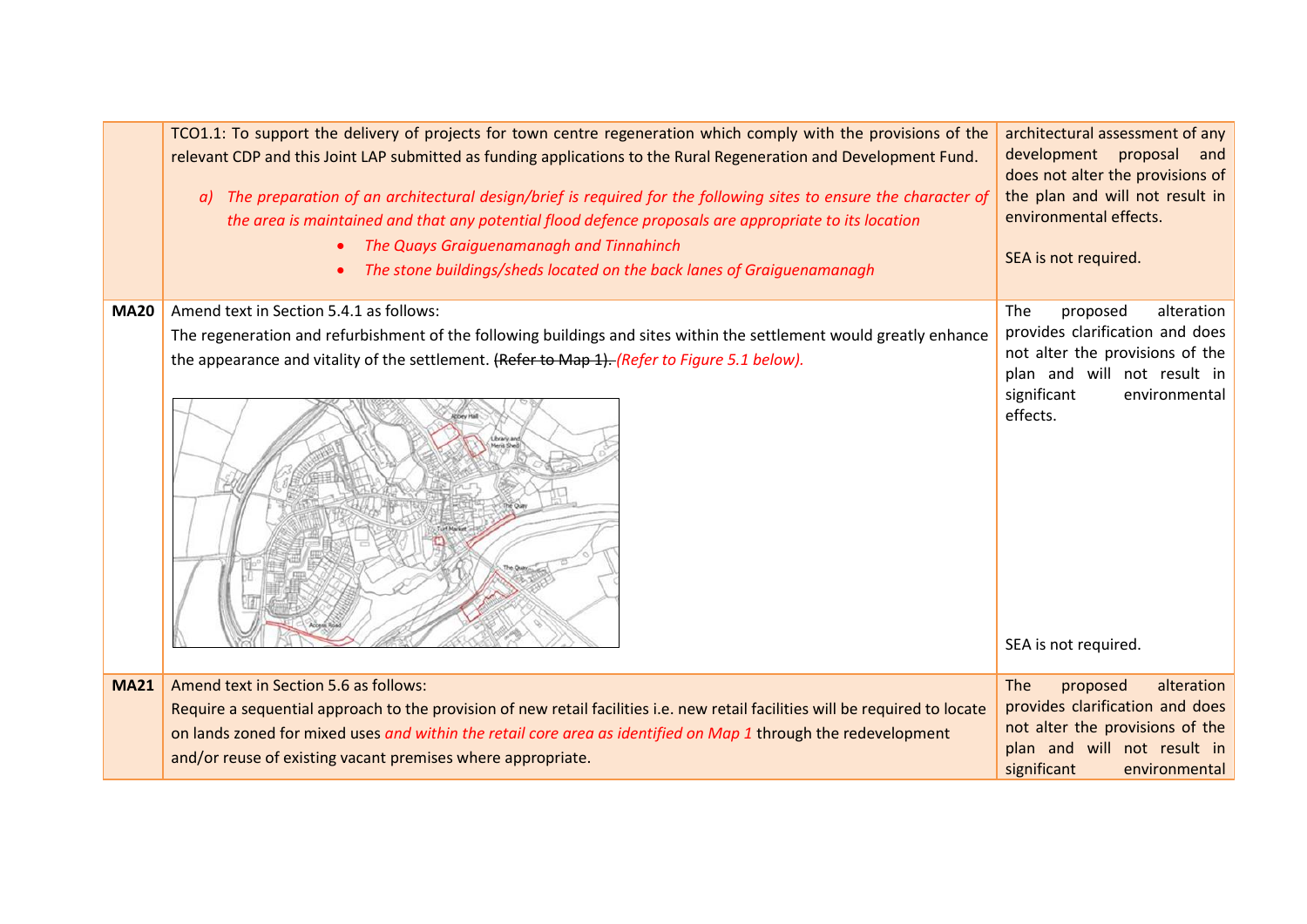|             |                                                                                                                                                                                                                                                                          | effects.                                                                                            |
|-------------|--------------------------------------------------------------------------------------------------------------------------------------------------------------------------------------------------------------------------------------------------------------------------|-----------------------------------------------------------------------------------------------------|
|             |                                                                                                                                                                                                                                                                          | SEA is not required.                                                                                |
| <b>MA22</b> | Amend Objective TO2.6 in Section 5.9.4 as follows:<br>TO2.6: To encourage and facilitate the delivery of a mix of appropriate uses including tourism, commercial, retailing<br>and leisure, community related developments on lands zoned 'Mixed Use' within Tinnahinch. | proposed<br>The<br>alteration<br>provides clarification and does<br>not alter the provisions of the |
|             |                                                                                                                                                                                                                                                                          | plan and will not result in<br>significant<br>environmental<br>effects.                             |
|             |                                                                                                                                                                                                                                                                          | SEA is not required.                                                                                |
| <b>MA23</b> | Amend text in Section 7.2.1 as follows:                                                                                                                                                                                                                                  | The<br>proposed<br>alteration                                                                       |
|             | Formal sports amenity areas are located at the Graiguenamanagh GAA Grounds and Highview Athletic FC are located                                                                                                                                                          | provides clarification and does<br>not alter the provisions of the                                  |
|             | to the north west of the settlement providing significant facilities to the residents of the settlement; however, access<br>to same can be limited.                                                                                                                      | plan and will not result in                                                                         |
|             |                                                                                                                                                                                                                                                                          | significant<br>environmental<br>effects.                                                            |
|             |                                                                                                                                                                                                                                                                          | SEA is not required.                                                                                |
| <b>MA24</b> | Amend text in Section 5.4.1 as follows:                                                                                                                                                                                                                                  | potential<br>significant<br><b>No</b>                                                               |
|             | 1. Abbey Hall                                                                                                                                                                                                                                                            | environmental effects will arise                                                                    |
|             | Refurbishment of the Town Library and development of a Men's Shed<br>2.                                                                                                                                                                                                  | from this text change.                                                                              |
|             | Development of a Car Park and Public Toilets at Turf Market<br>3.                                                                                                                                                                                                        |                                                                                                     |
|             | Development of an access road and car park for Outdoor Activity Centre<br>4.                                                                                                                                                                                             |                                                                                                     |
|             | The public realm associated with the Quay in both Graiguenamanagh and Tinnahinch.<br>5.                                                                                                                                                                                  |                                                                                                     |
|             | Conversion of stone buildings/sheds located on the back lanes of Graiguenamanagh<br>6.                                                                                                                                                                                   | SEA is not required.                                                                                |
| <b>MA25</b> | Insert new objective in Section 5.9.4 as follows:                                                                                                                                                                                                                        | The principle<br>of overnight                                                                       |
|             | TO2.7 'To facilitate the expansion of additional overnight tourism accommodation in association with the<br>expansion of facilities at Brandondale house on the lands to the South West of Brandondale house subject to                                                  | accommodation<br>at<br><b>Brandondale</b><br>House<br><b>was</b>                                    |
|             |                                                                                                                                                                                                                                                                          | already included in Objective                                                                       |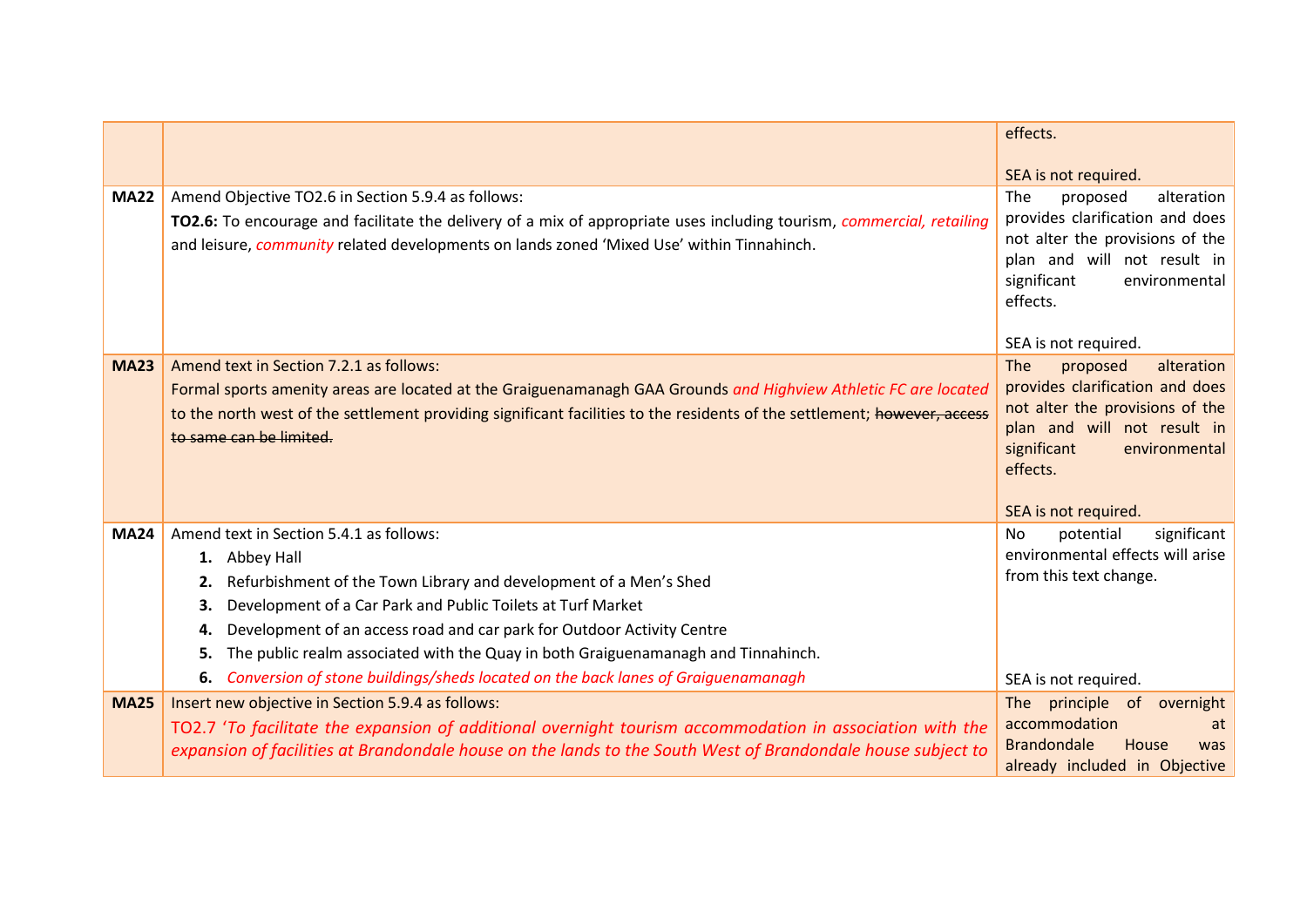|             | development management criteria.'<br>This objective will be indicated on Map 1 'Landuse Zoning Map' as follows<br>TOZ.7                                                                    | TO2.1 of the Draft Plan, this<br>alteration provides clarification<br>does not alter the<br>and<br>provisions of the plan and will<br>result in significant<br>not<br>environmental effects.<br>SEA is not required. |
|-------------|--------------------------------------------------------------------------------------------------------------------------------------------------------------------------------------------|----------------------------------------------------------------------------------------------------------------------------------------------------------------------------------------------------------------------|
| <b>MA26</b> | Amend text in Section 11.3.1 Masterplan Lands as follows:<br>A masterplanning approach should be undertaken by the project proponent and the output submitted to the local                 | The<br>proposed<br>alteration<br>provides clarification and does                                                                                                                                                     |
|             | Planning Authority as part of a planning application (and/or through formal Section 247 Preplanning Meetings) as a                                                                         | not alter the provisions of the<br>plan and will not result in                                                                                                                                                       |
|             | means of demonstrating that key urban design and good place making principles have been fully considered in the<br>proposed design. The Masterplan should show:                            | significant<br>environmental<br>effects.                                                                                                                                                                             |
|             | How proposed areas and spaces relate to the development area, the wider environment and how these areas<br>could be better connected                                                       |                                                                                                                                                                                                                      |
|             | How the proposed development has regard to adjoining properties and the need to protect the amenities of<br>$\bullet$<br>existing established properties including the existing landowners |                                                                                                                                                                                                                      |
|             | Suggested relationships between buildings, public spaces and wider environment; and<br>$\bullet$                                                                                           |                                                                                                                                                                                                                      |
|             | An understanding of how new uses are integrated into the surrounding urban context and natural                                                                                             |                                                                                                                                                                                                                      |
|             | environment.                                                                                                                                                                               | SEA is not required.                                                                                                                                                                                                 |
| <b>MA27</b> | Amend Objective MPO1.2 as follows:                                                                                                                                                         | The<br>alteration<br>proposed                                                                                                                                                                                        |
|             | MPO1.2: To require the preparation of a masterplan for the lands identified 'Masterplan 2' along the River Barrow,                                                                         | provides clarification and does                                                                                                                                                                                      |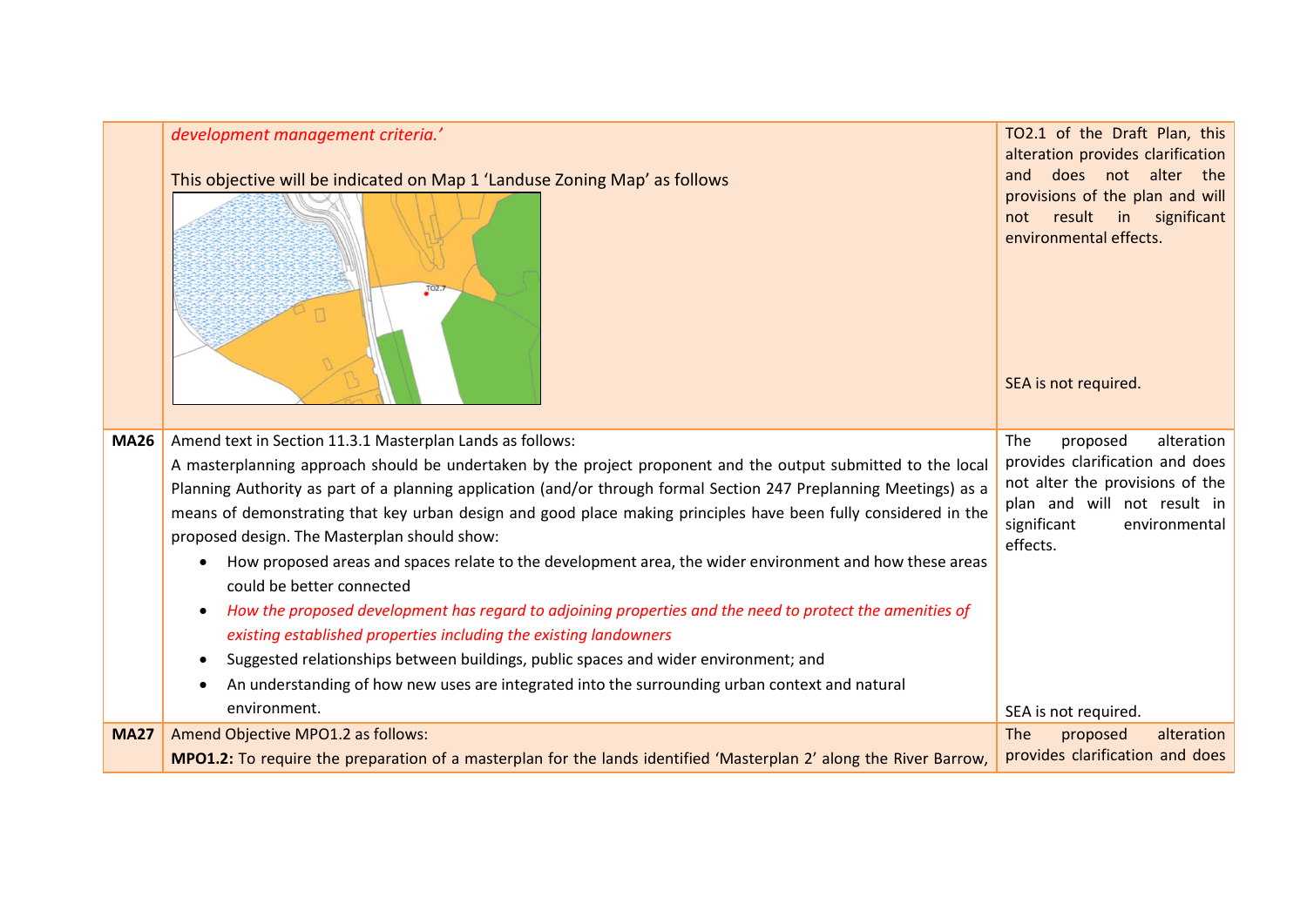|             | Tinnahinch in co-operation with all stakeholders and to actively secure the implementation of these plans and the<br>achievement of specific objectives.                                                                                                                                                                                                                                                                                                                                                                                                                                                                                                                            | not alter the provisions of the<br>plan and will not result in<br>significant<br>environmental<br>effects.<br>SEA is not required.                                                                                                    |
|-------------|-------------------------------------------------------------------------------------------------------------------------------------------------------------------------------------------------------------------------------------------------------------------------------------------------------------------------------------------------------------------------------------------------------------------------------------------------------------------------------------------------------------------------------------------------------------------------------------------------------------------------------------------------------------------------------------|---------------------------------------------------------------------------------------------------------------------------------------------------------------------------------------------------------------------------------------|
| <b>MA28</b> | Insert new objective in Section 6.1.3 Core Strategy Policy & Objectives<br>COM1.4: A Social Infrastructure Assessment (SIA) shall be prepared for the development of this site to ensure that new<br>community facilities where deficit exists are provided on a phased basis in this new residential community in tandem<br>with the provision of housing. The SIA shall include quantitative and spatial assessment of the existing infrastructure<br>provision, and recommendations for future services based on demographic and area-based analysis in relation to<br>services such as; education, childcare; other community services; open space; sports and other amenities. | The<br>alteration<br>proposed<br>provides clarification and does<br>not alter the provisions of the<br>plan and will not result in<br>significant<br>environmental<br>effects.                                                        |
| <b>MA29</b> | Amend Strategic Objective SO4 as follows:<br>To support the creation and enhancement of a network of pedestrian walkways, footbridges and open spaces<br>connecting the River Barrow and other recreational and tourist attractions within the settlement while ensuring the<br>protection and preservation of the natural and built heritage of the area.                                                                                                                                                                                                                                                                                                                          | SEA is not required.<br><b>The</b><br>proposed<br>alteration<br>provides clarification and does<br>not alter the provisions of the<br>plan and will not result in<br>significant<br>environmental<br>effects.<br>SEA is not required. |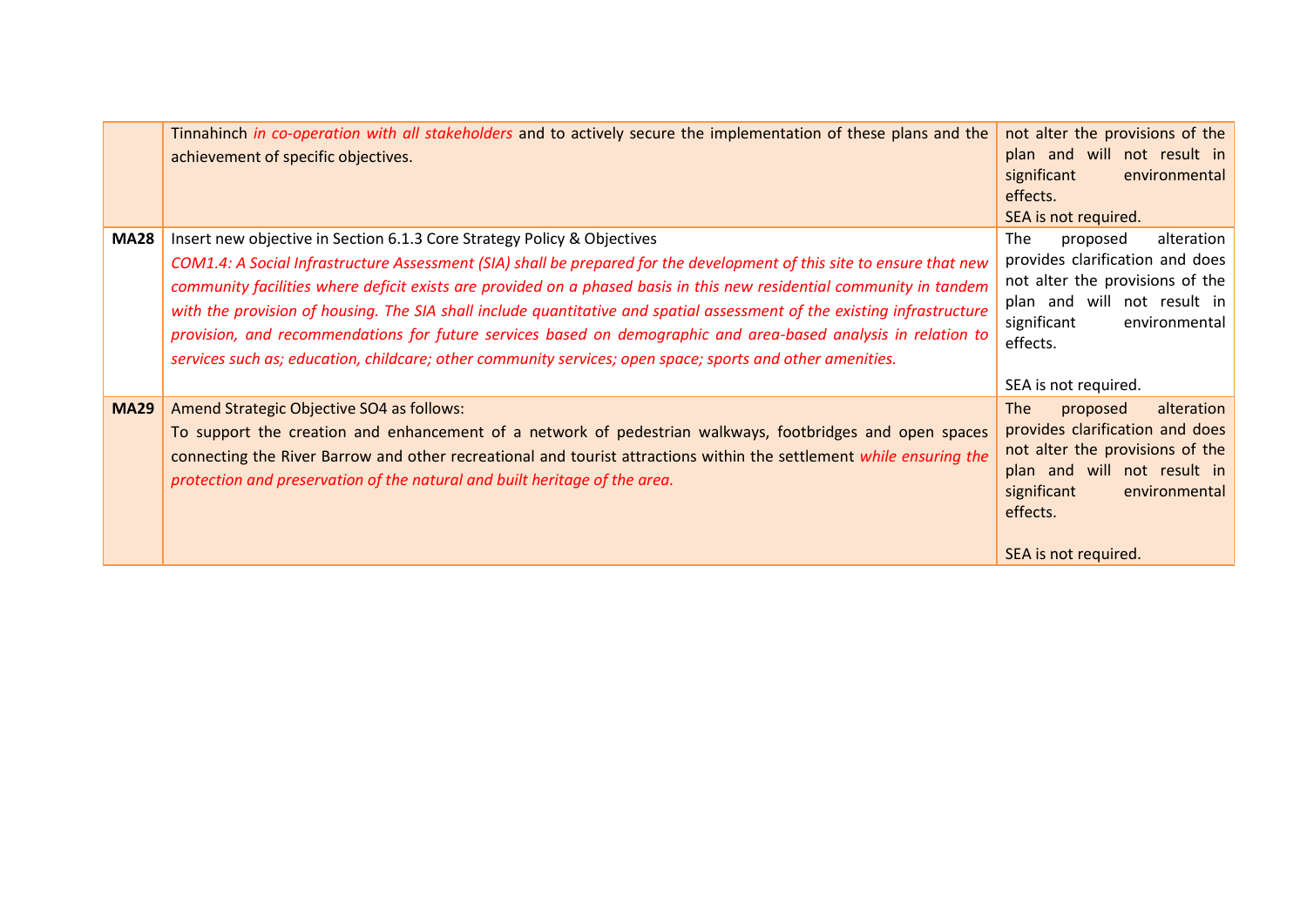# **3. SCHEDULE 2A ASSESSMENT**

**1. The characteristics of the plan having regard, in particular, to the degree to which the plan sets a framework for projects and other activities, either with regard to the location, nature, size and operating conditions or by allocating resources.** 

The changes proposed by the Material Alterations relate to the provisions of the Draft Joint Graiguenamanagh-Tinnahinch LAP which provides a framework for land use planning in Graiguenamanagh-Tinnahinch, County Kilkenny.

Proposed Material Alterations encompass changes to the text and maps of the Draft Joint LAP.

# **2. The characteristics of the plan having regard, in particular, to the degree to which the plan influences other plans, including those in a hierarchy.**

The proposed Material Alterations are being made to the Draft Gaiguenamanagh-Tinnahinch Joint LAP which is directly influenced by Kilkenny County Development Plan, Carlow County Development Plan and higher tier land use plans. On examination of the various proposed Material Alterations provided under Section 4, arising from the degree to which the proposed Material Alterations and associated Graiguenamanagh-Tinnahinch LAP influence other plans, there are no proposed Material Alterations that would be likely to result in significant environmental effects.

No further SEA is required.

# **3. The characteristics of the plan having regard, in particular, to the relevance of the plan for the integration of environmental considerations in particular with a view to promoting sustainable development.**

The Draft Graiguenamanagh-Tinnahinch Joint LAP, to which the Proposed Material Alterations relate, has undergone SEA Screening. Taking the above and the examination of the various proposed Material Alterations provided under Section 4 into account, arising from the degree to which the proposed Material Alterations and associated Local Area Plan are relevant for the integration of environmental considerations with a view to promoting sustainable development, there are no Proposed Material Alterations that would be likely to result in significant environmental effects.

Therefore, no SEA is required.

# **4. The characteristics of the plan having regard, in particular, to environmental problems relevant to the plan.**

Environmental problems arise where there is a conflict between current environmental conditions and legislative targets. Through its provisions relating to environmental protection and management, the Draft Plan contributes towards ensuring environmental conditions do not worsen and, where possible, contributes towards their amelioration.

No further SEA is required.

# **5. The characteristics of the plan having regard, in particular, to: the relevance of the plan for the implementation of European Union legislation on the environment (e.g. plans linked to waste-management or water protection)**

The Draft Joint LAP relates to the land use sector and has undergone SEA Screening. This process integrated considerations with regard to EU and national legislation on the environment into the Plan, including those relating to the waste management and the Water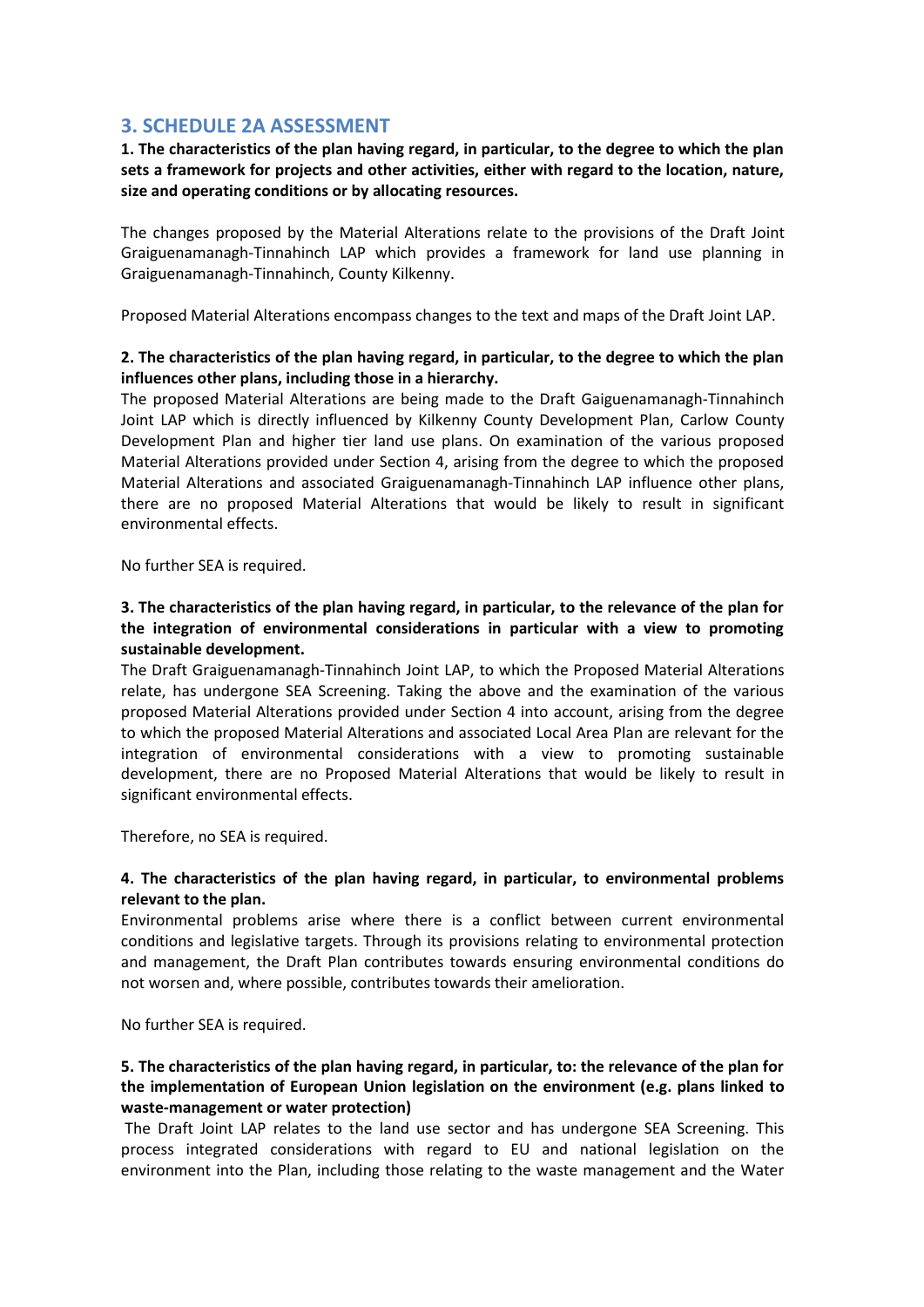Framework Directive. Taking the above and the examination of the Proposed Material Alterations provided under Section 2.3 into account, arising from the relevance of the Proposed Material Alterations for the implementation of European Union legislation on the environment, the Proposed Material Alterations would not be likely to result in significant environmental effects.

#### **PART 2**

**1. Characteristics of the effects and of the area likely to be affected, having regard, in particular, to: the probability, duration, frequency and reversibility of the effects.**

The Proposed Material Alterations would not be likely to result in significant environmental effects (see responses under Schedule 2A Part 1 above and the examination of the Proposed Material Alterations provided under Section 2.3).

# **2. Characteristics of the effects and of the area likely to be affected, having regard, in particular, to: the cumulative nature of the effects**

The Proposed Material Alterations would not be likely to result in significant environmental effects (see responses under Schedule 2A Part 1 above and the examination of the Proposed Variation provided under Section 2.3).

# **3. Characteristics of the effects and of the area likely to be affected, having regard, in particular, to: the transboundary nature of the effects**

The Proposed Material Alterations would not be likely to result in significant environmental effects (see responses under Schedule 2A Part 1 above and the examination of the Proposed Variation provided under Section 2.3).

# **4. Characteristics of the effects and of the area likely to be affected, having regard, in particular, to: the risks to human health or the environment (e.g. due to accidents**

The Proposed Material Alterations would not be likely to result in significant environmental effects (see responses under Schedule 2A Part 1 above and the examination of the Proposed Variation provided under Section 2.3).

# **5. Characteristics of the effects and of the area likely to be affected, having regard, in particular, to: the magnitude and spatial extent of the effects (geographical area and size of the population likely to be affected)**

The Proposed Material Alterations would not be likely to result in significant environmental effects (see responses under Schedule 2A Part 1 above and the examination of the Proposed Variation provided under Section 2.3).

# **6. Characteristics of the effects and of the area likely to be affected, having regard, in particular, to: the value and vulnerability of the area likely to be affected due to:**

#### **a) special natural characteristics or cultural heritage;**

The Proposed Material Alterations would not be likely to result in significant environmental effects (see responses under Schedule 2A Part 1 above and the examination of the Proposed Material Alterations provided under Section 2.3).

#### **b) exceeded environmental quality standards or limit values, and;**

The Proposed Material Alterations would not be likely to result in significant environmental effects (see responses under Schedule 2A Part 1 above and the examination of the Proposed Variation provided under Section 2.3).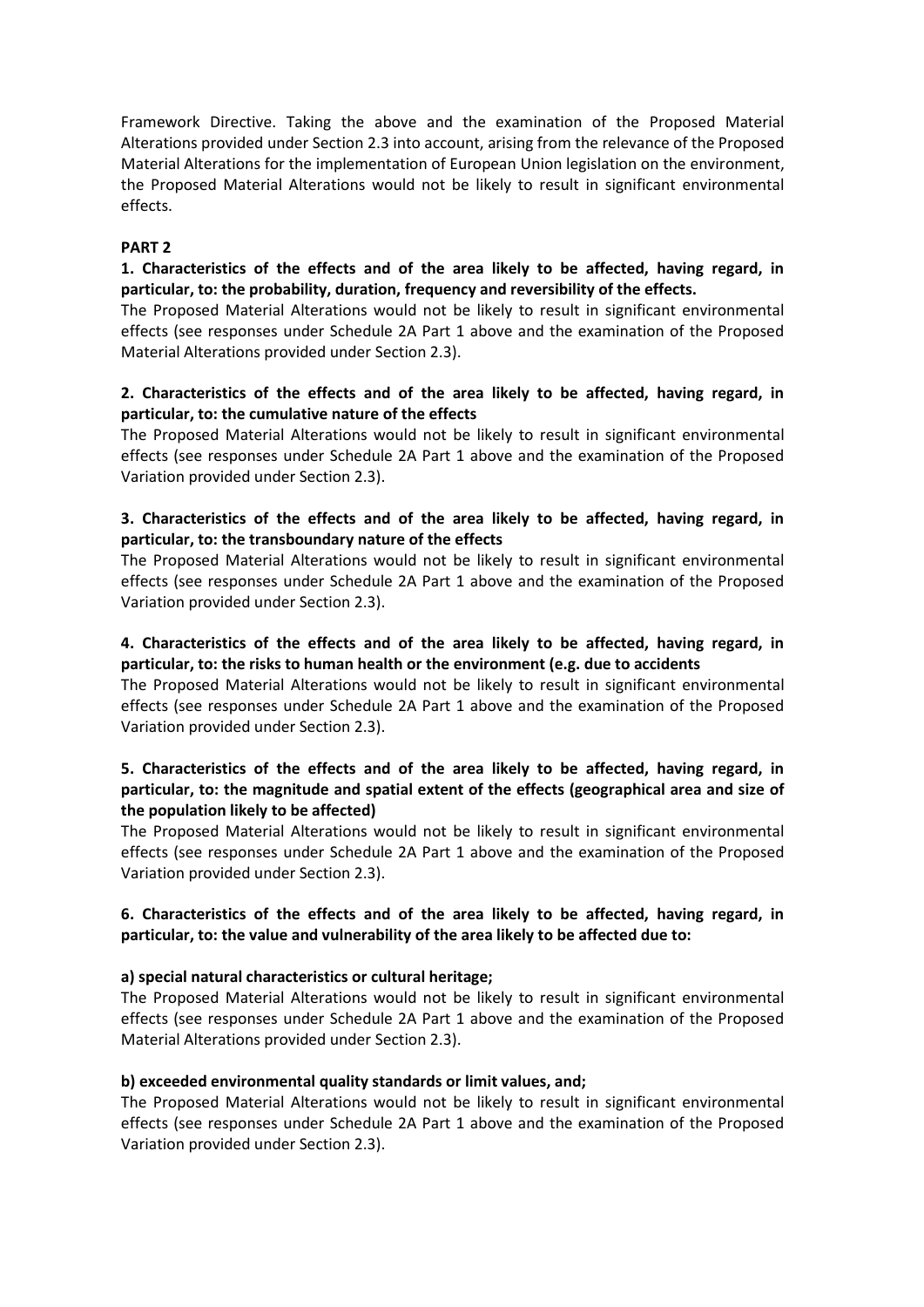#### **c) intensive land-use.**

The Proposed Material Alterations would not be likely to result in significant environmental effects (see responses under Schedule 2A Part 1 above and the examination of the Proposed Variation provided under Section 2.3).

**7. Characteristics of the effects and of the area likely to be affected, having regard, in particular, to: the effects on areas or landscapes which have a recognised national, European Union or international protection status**

The Proposed Material Alterations would not be likely to result in significant environmental effects (see responses under Schedule 2A Part 1 above and the examination of the Proposed Material Alterations provided under Section 2.3).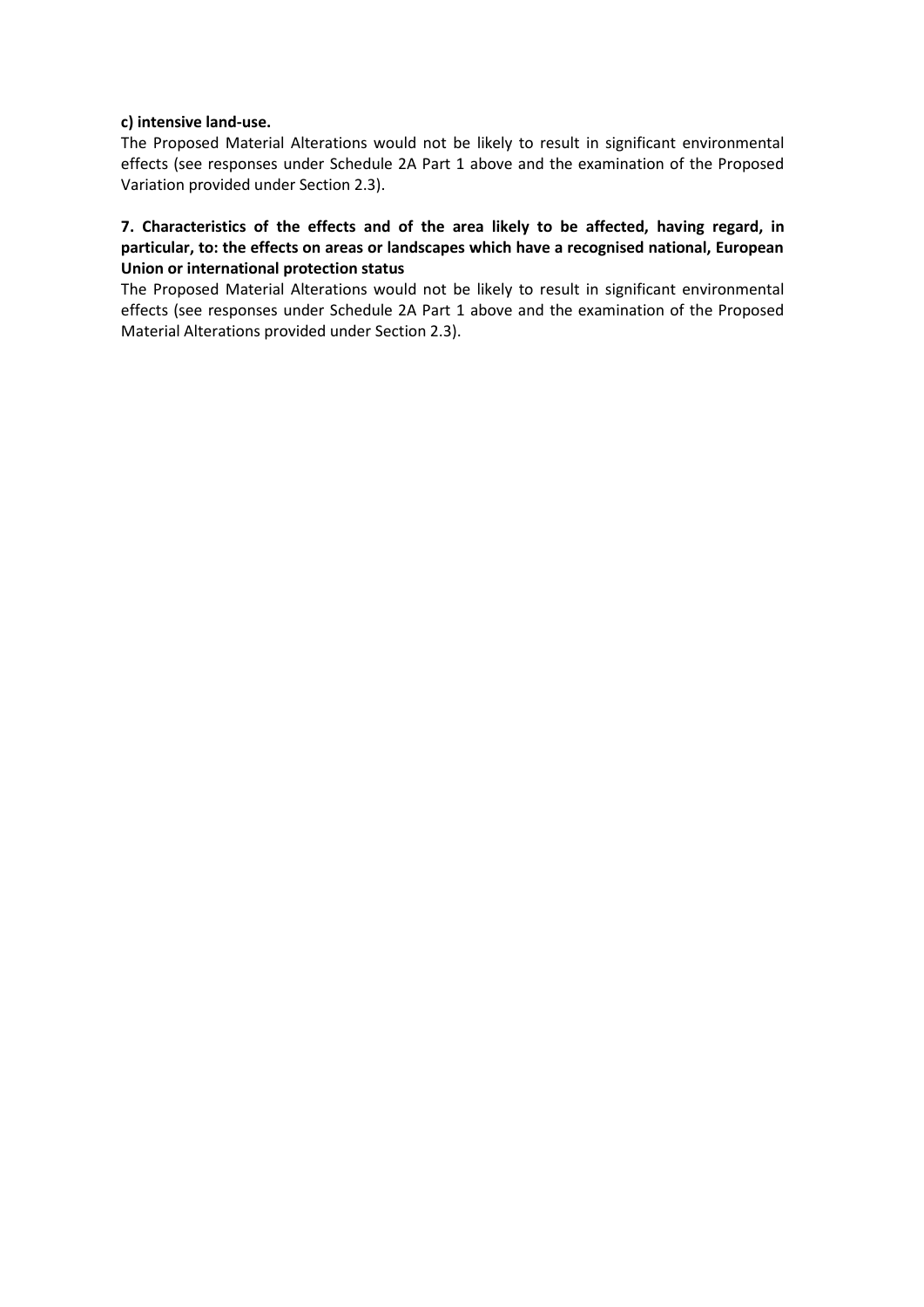# **5. CONCLUSION**

It is not anticipated that the Proposed Material Alterations to the Draft Graiguenamanagh-Tinnahinch Joint LAP will have likely significant environmental effects and at this stage in the process it is considered that an SEA will not be required.

This screening takes into account relevant criteria set out in Schedule 2A 'Criteria for determining whether a plan is likely to have significant effects on the environment' of the Planning and Development (SEA) Regulations 2004 (as amended). Considering the content of the Proposed Material Alterations and the measures that have already been integrated into the Draft Joint Plan that contribute towards environmental protection, environmental management and sustainable development, it is determined that potential effects arising from the Proposed Material Alterations are either present already (beneficial) and will be further contributed towards or will be mitigated so as not to be significant (adverse).

Therefore, it is determined that Strategic Environmental Assessment is not required for the Proposed Material Alterations.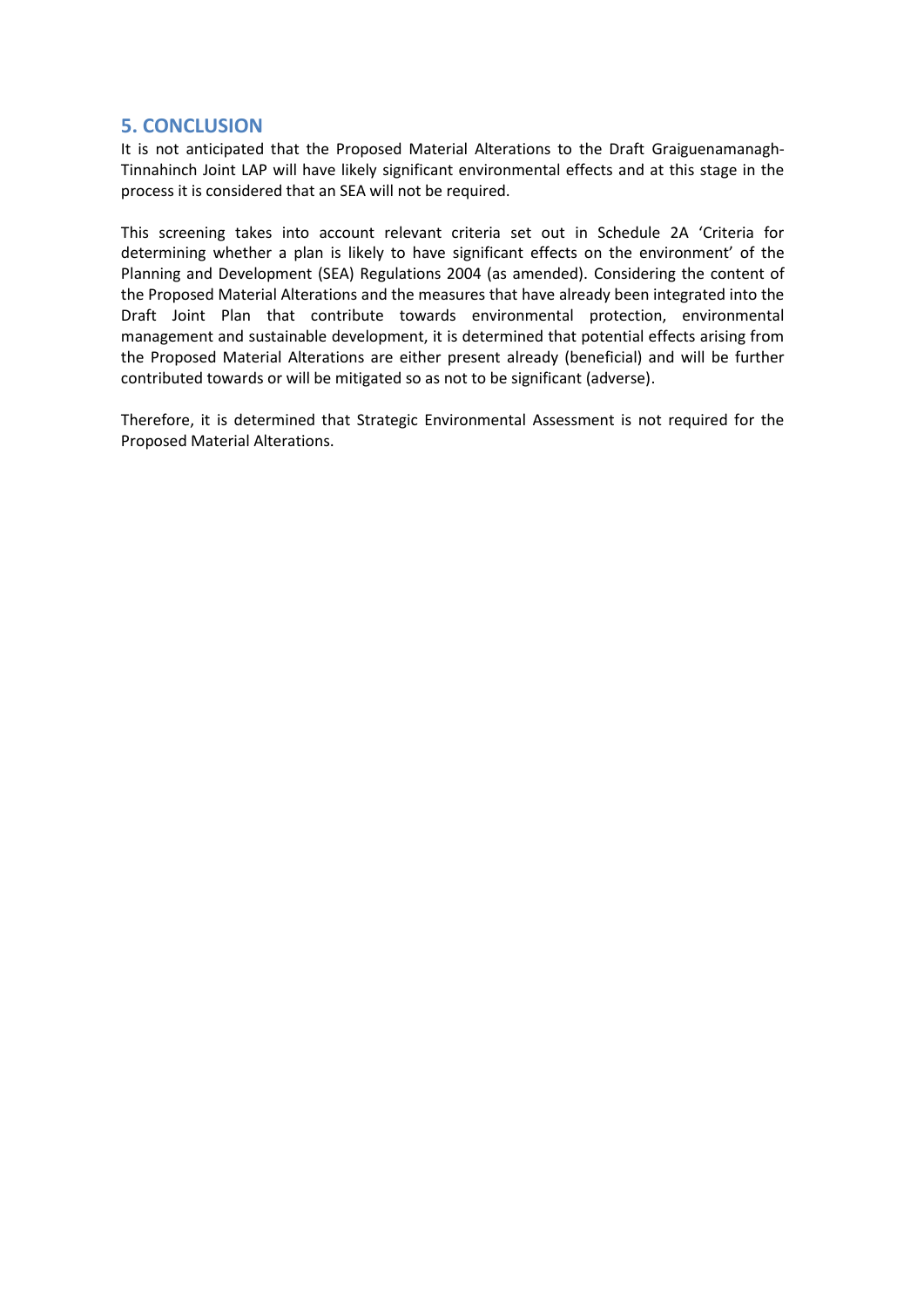# **Appendix 1: Addendum to the Environmental Report**

This section should be read in conjunction with the Environmental Report on the Draft Plan. Proposed deletions are shown in strikethrough text. Proposed additions are shown as *red italic* text.

#### **Amend text in Section 3.3.2 Flora and Fauna as follows:**

A number of species are protected under European and national law, under Annex IV of the Habitats Directive and the Wildlife Acts. Data is available from the ESM Webtool, National Biodiversity Data Centre *and NPWS Biodiversity Records* on the occurrence of species in Co. Kilkenny and Co. Carlow. The NPWS produce a number of plans in relation to some protected species, these are set out below, and the distribution of the species in the Plan area is included.

The NPWS have produced a number of Species Action Plans for particular species of highest conservation concern and their distribution within Kilkenny and Carlow is set out in Table 3.3. *The National Biodiversity Data Centre and NPWS Biodiversity records have been consulted to ascertain the distribution of the following species within the Plan area* 

| Table 3.3: Distribution of species of conservation concern in Kilkenny and Carlow |                                        |  |  |  |
|-----------------------------------------------------------------------------------|----------------------------------------|--|--|--|
| <b>Species Action Plan</b>                                                        | Distribution in Plan area <sup>4</sup> |  |  |  |
| Species Action Plan Red Grouse 2013                                               | In Plan Area                           |  |  |  |
| <b>Species Action Plan Bats 2008</b>                                              | Widely found                           |  |  |  |
| Species Action Plan Killarney Fern 2008                                           | In Plan area                           |  |  |  |
| Species Action Plan Red Squirrel 2008                                             | <u>In Plan area</u>                    |  |  |  |
| Species Action Plan Irish Lady's-tresses, Pollan, Hare, Corncrake 2005            |                                        |  |  |  |
| <b>Irish Lady's tresses</b>                                                       | None in Plan Area                      |  |  |  |
| Pollan                                                                            | None in Plan Area                      |  |  |  |
| Hare (Lepus timidus hibernicus)                                                   | In Plan Area                           |  |  |  |
| <del>Corncrake</del>                                                              | Widely Found                           |  |  |  |

- *Desmoulin's Whorl Snail (Vertigo (Vertigo) moulinsiana)*
- *Freshwater White-clawed Crayfish (Austropotamobius pallipes)*
- *European Otter (Lutra lutra)*
- *Killarney Fern (Trichomanes speciosum)*
- *NSNW Woodland Habitats 2010*
- *Margaritifera Sensitive Areas*
- *All Bats (Suitability Index 31.67)*

#### **Amend text in Section 3.3 of SEA as follows:**

Enhance biodiversity in line with the National Biodiversity Strategy and its targets *Conserve and restore biodiversity in line with the National Biodiversity Strategy and its targets*

#### **Amend text in Table 4.1 of SEA as follows**:

Enhance biodiversity in line with the National Biodiversity Strategy and its targets

**.**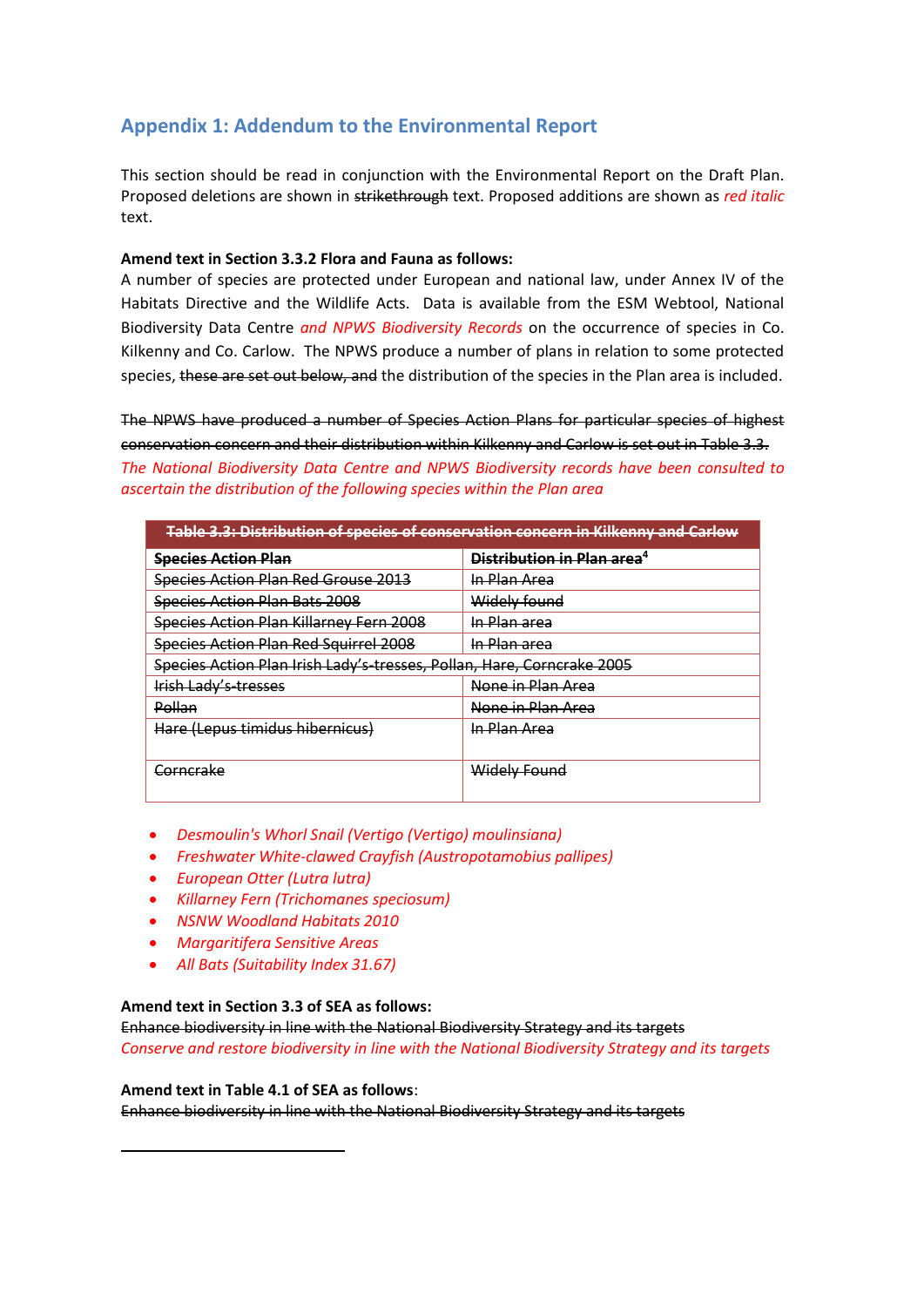#### *Conserve and restore biodiversity in line with the National Biodiversity Strategy and its targets*

#### **Amend text in Table 5.1 of SEA as follows:**

Enhance biodiversity in line with the National Biodiversity Strategy and its targets *Conserve and restore biodiversity in line with the National Biodiversity Strategy and its targets*

#### **Amend text in Table 5.1 of SEA as follows:**

Enhance biodiversity in line with the National Biodiversity Strategy and its targets *Conserve and restore biodiversity in line with the National Biodiversity Strategy and its targets*

#### **Amend text in Chapter 8 Plan Monitoring as follows:**

*The Monitoring Programme focuses on issues relating to the potential significant environmental effects identified by the SEA. Furthermore, as the mitigation has been integrated into the Plan, it must be implemented. In addition to addressing each of the indicators as they relate to the potential significant environmental effects identified by the SEA, reporting on SEA Monitoring will also address the implementation of mitigation measures.*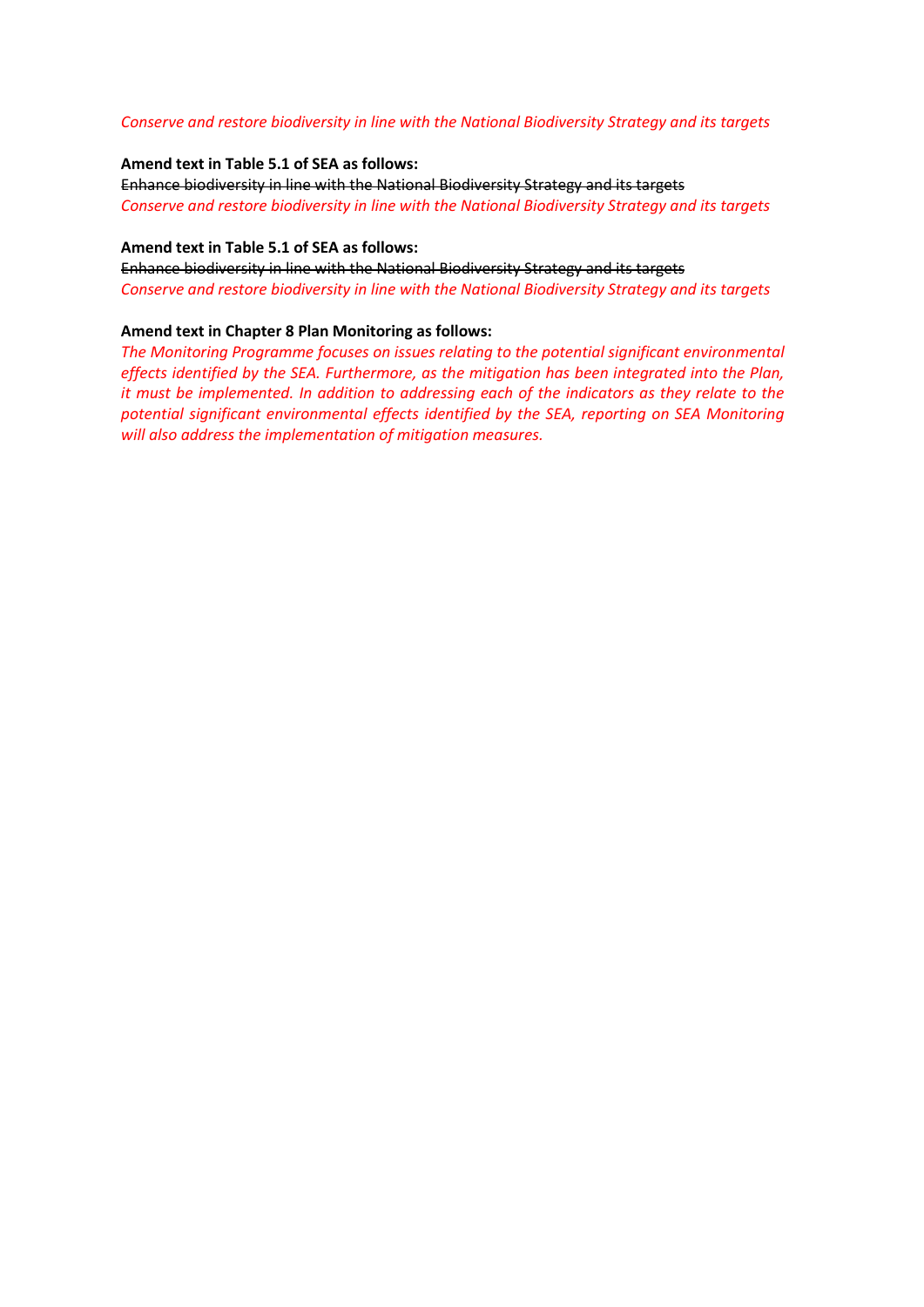# **Amend Table in Chapter 6 as follows:**

|   | <b>Chapter</b> Development Objective<br><b>Assessment of impact on SEA objectives (See Chapter 4)</b> |                    |           |                    |                                |
|---|-------------------------------------------------------------------------------------------------------|--------------------|-----------|--------------------|--------------------------------|
|   |                                                                                                       | <b>Significant</b> | Uncertain | <b>Significant</b> | No relationship or significant |
|   |                                                                                                       | beneficial impact  | Impact    | adverse impact     | impact                         |
| 5 | <b>TO2.1:</b> To support the implementation of the Graiguenamanagh-                                   | P1 P6 LS2 M1       |           |                    | B1 B2 B3 B4 B5 LS1 W2 W1       |
|   | Tinnahinch Tourism and Recreational Project Concept Study, and                                        | M3 M4 M5           |           |                    | W5 W4 A3 A4 CH1 L1 C1 C3       |
|   | the development of tourism infrastructure (in particular at The                                       |                    |           |                    | P2 P3 P4 P3 W3 A1 A2 A5        |
|   | Hub), overnight accommodation (in particular Brandondale                                              |                    |           |                    | A6 C2 C4 C5 M2 M6 M7 LS3       |
|   | House), attractions and facilities at appropriate locations subject                                   |                    |           |                    |                                |
|   | to the appropriate protection of architectural heritage and                                           |                    |           |                    |                                |
|   | natural amenities and appropriate statutory processes required                                        |                    |           |                    |                                |
|   | by the European Habitats Directive                                                                    |                    |           |                    |                                |
|   | <b>TCO1.1:</b> To support the delivery of projects for town centre   P1 P2 P6 LS2 LS1                 |                    | <b>P5</b> |                    | B1 B2 B3 B4 B5 W5 W4 P4        |
|   | regeneration which comply with the provisions of the relevant                                         | A3 A4 C1 C3 M1     |           |                    | W3 A1 A2 A5 A6 C2 C4 C5        |
|   | CDP and this Joint LAP submitted as funding applications to the                                       | M3 M4 M5 L1        |           |                    | M2 M6 M7 W2 W1 CH1 P3          |
|   | Rural Regeneration and Development Fund.                                                              |                    |           |                    | LS <sub>3</sub>                |
|   | a) The preparation of an architectural design/brief is                                                |                    |           |                    |                                |
|   | required for the following sites to ensure the character of                                           |                    |           |                    |                                |
|   | the area is maintained and that any potential flood                                                   |                    |           |                    |                                |
|   | defence proposals are appropriate to its location                                                     |                    |           |                    |                                |
|   | The Quays Graiguenamanagh and Tinnahinch<br>$\bullet$                                                 |                    |           |                    |                                |
|   | The stone buildings/sheds located on the back lanes of                                                |                    |           |                    |                                |
|   | Graiguenamanagh                                                                                       |                    |           |                    |                                |
|   | TO2.2: To support the implementation of the Graiguenamanagh-                                          | B1 B2 B3 B4 B5     |           |                    | LS2 LS1 W2 W1 A3 A4 C1         |
|   | Tinnahinch Tourism and Recreational Project Concept Study, and                                        | P1 P6 W5 W4        |           |                    | C3 M1 M3 M4 M5 P2 P4 P5        |
|   | the development of outdoor leisure activities and a River Park                                        | <b>CH1 L1</b>      |           |                    | W3 A1 A2 A5 A6 C2 C4 C5        |
|   | and associated uses on lands that are designated as open space,                                       |                    |           |                    | M2 M6 M7 P3 LS3                |
|   | subject to the protection of landscape character and natural                                          |                    |           |                    |                                |
|   | heritage (Natura 2000 conservation objectives) and inclusion of                                       |                    |           |                    |                                |
|   | construction management plans and appropriate statutory                                               |                    |           |                    |                                |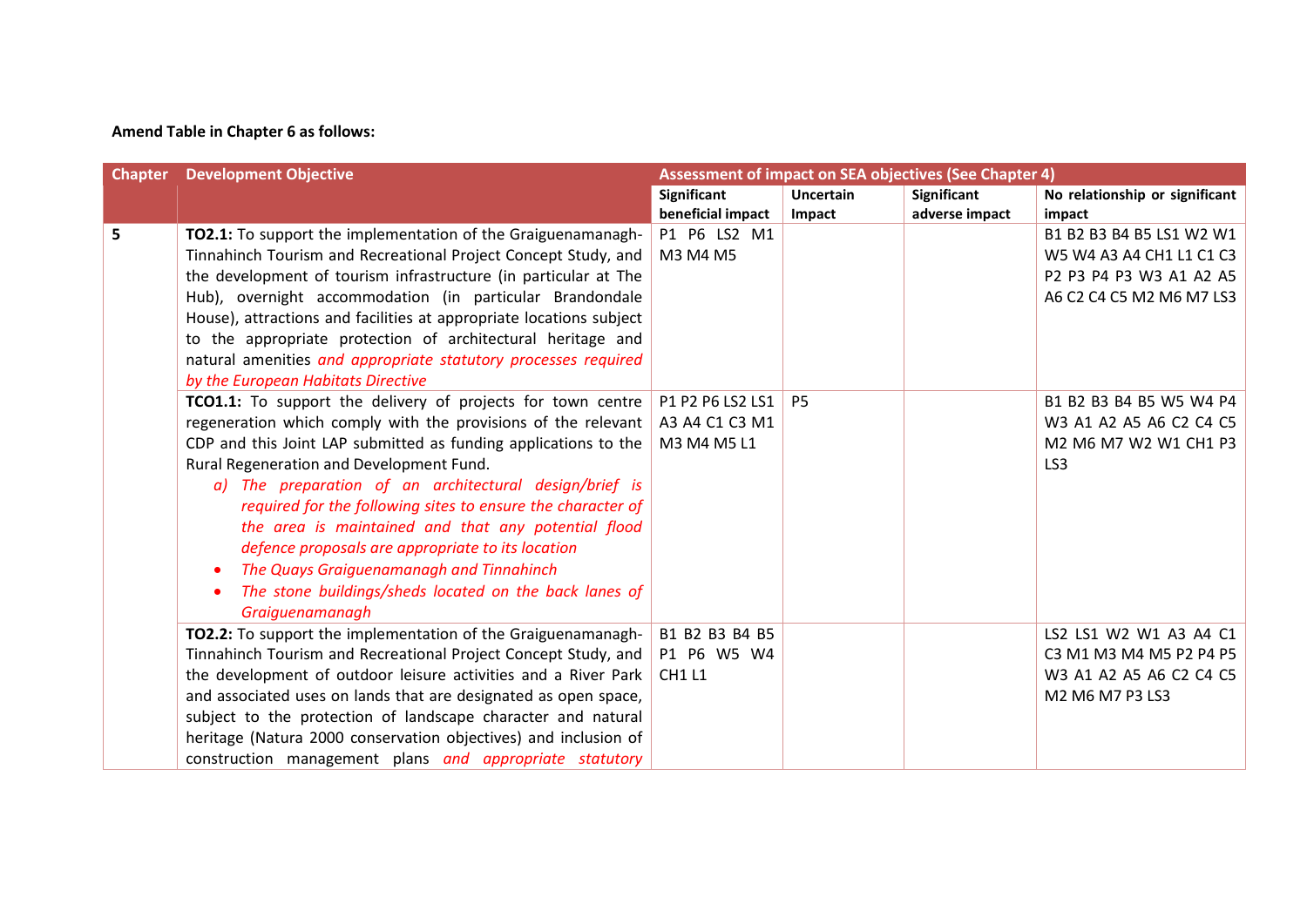|                         | processes required by the European Habitats Directive                            |                |  |                             |
|-------------------------|----------------------------------------------------------------------------------|----------------|--|-----------------------------|
|                         | <b>TO2.6:</b> To encourage and facilitate the delivery of a mix of               | B1 B2 B3 B4 B5 |  | LS2 LS1 W2 W1 L1 A3 A4      |
|                         | appropriate uses including tourism, commercial, retailing and                    | M1 M3 M4 M5    |  | C1 C3 P2 P3 P4 P5 W3 LS3    |
|                         | leisure, community related developments on lands zoned 'Mixed                    | P1 P6 CH1 W5   |  | A1 A2 A6 C2 C4 C5 M2 M6     |
|                         | Use' within Tinnahinch.                                                          | W4             |  | M <sub>7</sub>              |
|                         | TO2.7: To facilitate the expansion of additional overnight tourism               | P1 P6 LS2 M1   |  | B1 B2 B3 B4 B5 LS1 W2 W1    |
|                         | accommodation in association with the expansion of facilities at                 | M3 M4 M5       |  | W5 W4 A3 A4 CH1 L1 C1 C3    |
|                         | Brandondale house on the lands to the South West of                              |                |  | P2 P3 P4 P5 W3 A1 A2 A5     |
|                         | Brandondale house subject to development management criteria.                    |                |  | A6 C2 C4 C5 M2 M6 M7 LS3    |
| 6                       | <b>COM1.4:</b> A Social Infrastructure Assessment (SIA) shall be                 | P1 P2 P5       |  | B1 B2 B3 B4 B5 P3 P4 P6     |
|                         | prepared for the development of this site to ensure that new                     |                |  | W1 W2 W3 W4 W5 LS1 LS2      |
|                         | community facilities where deficit exists are provided on a phased               |                |  | LS3 A1 A2 A3 A4 A5 A6 M1    |
|                         | basis in this new residential community in tandem with the                       |                |  | M2 M3 M4 M5 M6 M7 CH1       |
|                         | provision of housing. The SIA shall include quantitative and                     |                |  | L1                          |
|                         | spatial assessment of the existing infrastructure provision, and                 |                |  |                             |
|                         | recommendations for future services based on demographic and                     |                |  |                             |
|                         | area-based analysis in relation to services such as; education,                  |                |  |                             |
|                         | childcare; other community services; open space; sports and other                |                |  |                             |
|                         | amenities.                                                                       |                |  |                             |
| $\overline{\mathbf{z}}$ | GIO 1.2: To preserve, protect and augment trees, groups of trees,                | B1 B2 B3 B4 B5 |  | LS1 W4 A3 A4 C1 C3 CH1      |
|                         | woodlands and hedgerows within the settlement by increasing,                     | P1 P6 LS2 W2   |  | M1 M3 M4 M5 P2 P3 P4 P5     |
|                         | where appropriate, tree canopy coverage and tree planting using                  | W1 W5 L1 LS3   |  | W3 A1 A2 A5 A6 C2 C4 C5     |
|                         | locally native species by incorporating them within design                       |                |  | M2 M6 M7                    |
|                         | proposals and supporting their integration into the existing Green               |                |  |                             |
|                         | Infrastructure network.                                                          |                |  |                             |
| 8                       | ARCO1.1: To protect and preserve all items of archaeological                     | <b>L1 CH1</b>  |  | B1 B2 B3 B4 B5 P1 P6 A3     |
|                         | interest all archaeological objects within the meaning of the                    |                |  | A4 LS2 LS1 W2 W1 W5 W4      |
|                         | National Monuments Act from inappropriate development that                       |                |  | C1 C3 M1 M3 M4 M5 P2 P3     |
|                         | would adversely affect and/or detract from the interpretation                    |                |  | P4 P5 W3 A1 A2 A5 A6 C2     |
|                         | and setting of these historic sites.                                             |                |  | C4 C5 M2 M6 M7 LS3          |
| 10                      | <b>INFO 1.3:</b> Where a private water supply is proposed for $B2$ , B3, B4, B5, |                |  | P1, P2, P3, P4, P5, P6, W4, |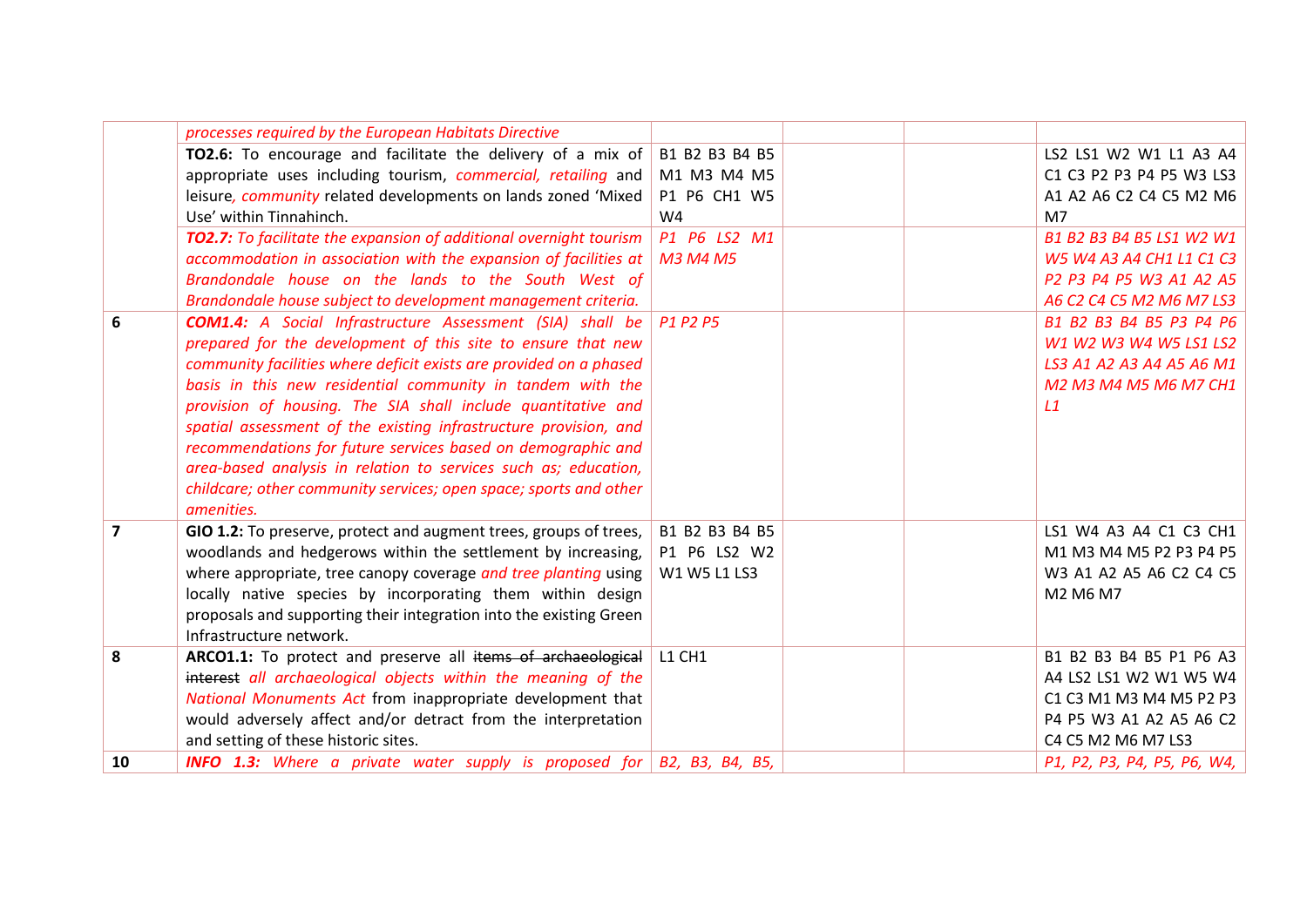|    | development the Council will require the cumulative impacts of a<br>private water supply on the hydrological regime of the River                                                                                                                                                                                                                                                                                                                                                      | W1, W2, W3,<br><b>B1, LS1, L1</b>                  | W5, LS2, LS3, A1, A2, A3,<br>A4, A5, A6, C1, C2, C3, C4,                                                                                                                                                   |
|----|---------------------------------------------------------------------------------------------------------------------------------------------------------------------------------------------------------------------------------------------------------------------------------------------------------------------------------------------------------------------------------------------------------------------------------------------------------------------------------------|----------------------------------------------------|------------------------------------------------------------------------------------------------------------------------------------------------------------------------------------------------------------|
|    | Barrow SAC to be addressed as part of any project assessment.                                                                                                                                                                                                                                                                                                                                                                                                                         |                                                    | C5, C6, M1, M2, M3, M4,<br>M5, M6, M7, CH1                                                                                                                                                                 |
|    | INFO3.4: To require the preparation of Drainage Impact<br>Assessments, in line with the SFRA for this Draft Joint LAP, for all<br>development proposals within the plan area and to consider<br>sustainable drainage and natural water retention measures. To<br>identify any measures, such as natural water retention measures<br>that can have benefits for Water Framework Directive, flood risk                                                                                  | W2 W1 W5 W4                                        | B1 B2 B3 B4 B5 LS2 LS1 P1<br>P6 C1 C3 CH1 L1 A3 A4 M1<br>M3 M4 M5 P2 P3 P4 P5 LS3<br>A1 A2 A5 A6 C2 C4 C5 M2<br>M6 M7 W3                                                                                   |
|    | management and biodiversity objectives.<br><b>NHO1.5:</b> To work with Inland Fisheries Ireland and the OPW to,<br>subject to appropriately considering implications for flood risk<br>and complying with the Habitats Directive, remove barriers to fish<br>movement as part of any instream development works in the<br><b>Duiske River</b>                                                                                                                                         | B1 B2 B3 B4 B5<br>W1 W 2 W4 W3                     | P1 P2 P3 P4 P5 W5 LS1 LS2<br>LS3 A1 A2 A3 A4 A5 A6 C1<br>C <sub>2</sub> C <sub>3</sub> C <sub>4</sub> C <sub>5</sub> M <sub>1</sub> M <sub>2</sub> M <sub>3</sub> M <sub>4</sub><br><b>M5 M6 M7 CH1 L1</b> |
|    | NHO1.6: It is an objective to consider guidance by Inland<br>Fisheries Ireland on planning for watercourses in the urban<br>environment, particularly in relation to riparian buffer<br>zones.                                                                                                                                                                                                                                                                                        | B1 B2 B3 B4 B5<br>W1 W2 W3 W4<br><b>W5 LS1</b>     | P1 P2 P3 P4 P5 P6 LS2 LS3<br>A1 A2 A3 A4 A5 A6 C1 C2<br>C3 C4 C5 C6 M1 M2 M3 M4<br><b>M5 M6 M7 CH1 L1</b>                                                                                                  |
|    | <b>INFO 4.3:</b> It is an objective of the Council that future development<br>proposals/initiatives within Graiguenamanagh-Tinnahinch will<br>seek to comply with Climate Action Policies and Objectives in the<br>Kilkenny and Carlow Development Plans, to facilitate the<br>transition to a low carbon and climate resilient society through<br>the encouragement and integration of appropriate mitigation<br>and adaptation considerations and measures into all<br>development. | A1 A2 A3 A4 A5<br>A6 C1 C2 C3 C4<br>C <sub>5</sub> | P1 P2 P3 P4 P5 P6 W1 W2<br>W3 W4 W5 LS1 LS2 LS3 M1<br>M2 M3 M4 M5 M6 CH1 L1<br><b>B1 B2 B3 B4 B5</b>                                                                                                       |
| 11 | <b>MPO1.2:</b> To require the preparation of a masterplan for the lands $\vert$ P1<br>identified 'Masterplan 2' along the River Barrow, Tinnahinch in<br>co-operation with all stakeholders and to actively secure the                                                                                                                                                                                                                                                                |                                                    | B1 B2 B3 B4 B5 P2 P3 P4 P5<br>P6 W1 W2 W3 W4 W5 LS1<br>LS2 LS3 A1 A2 A3 A4 A5 A6                                                                                                                           |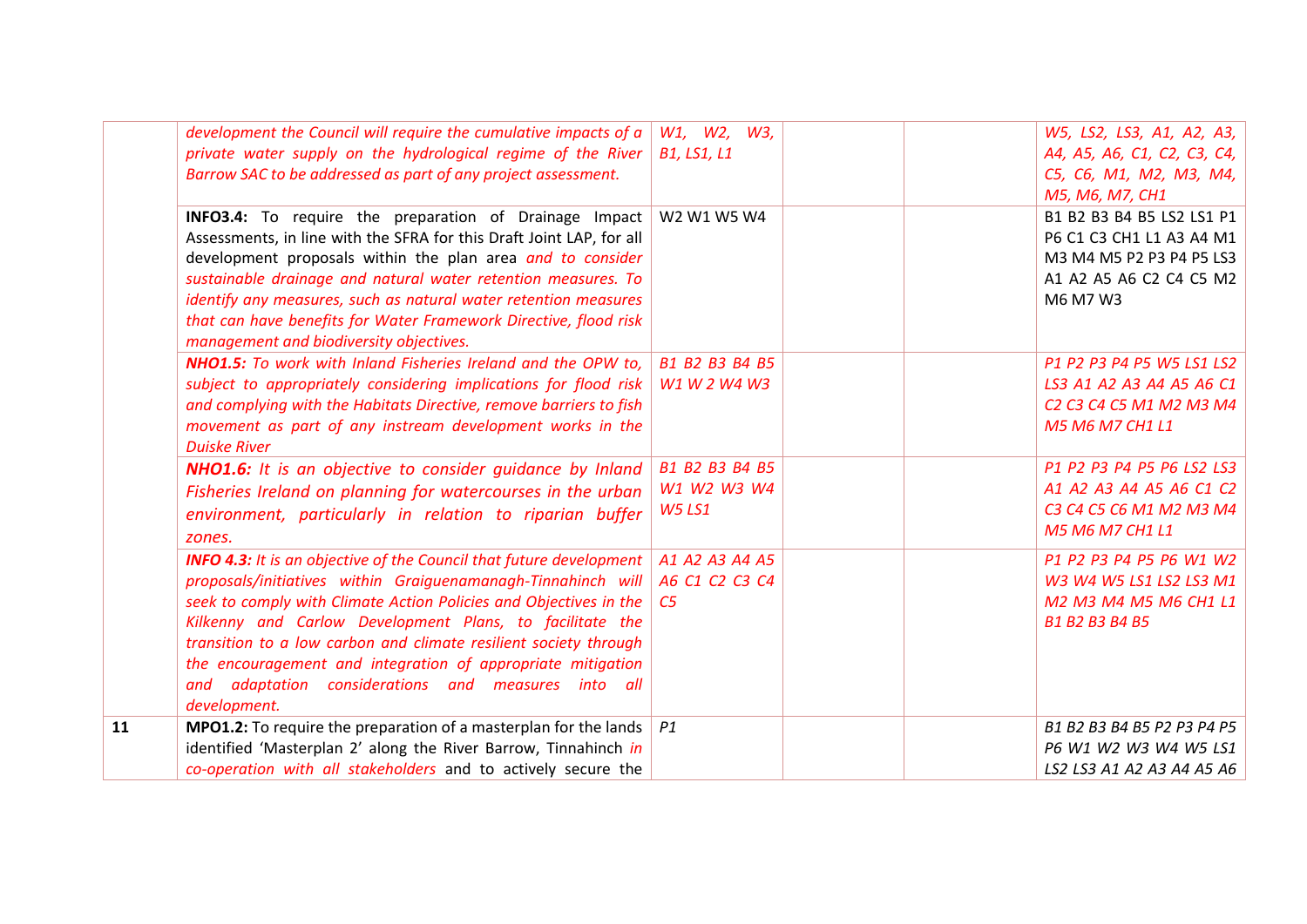| implementation of these plans and the achievement of specific |  | ' M2 M3<br>C5 M1<br>31 A I |
|---------------------------------------------------------------|--|----------------------------|
| objectives                                                    |  | M4 M5 M6 M7 CH1 L1         |